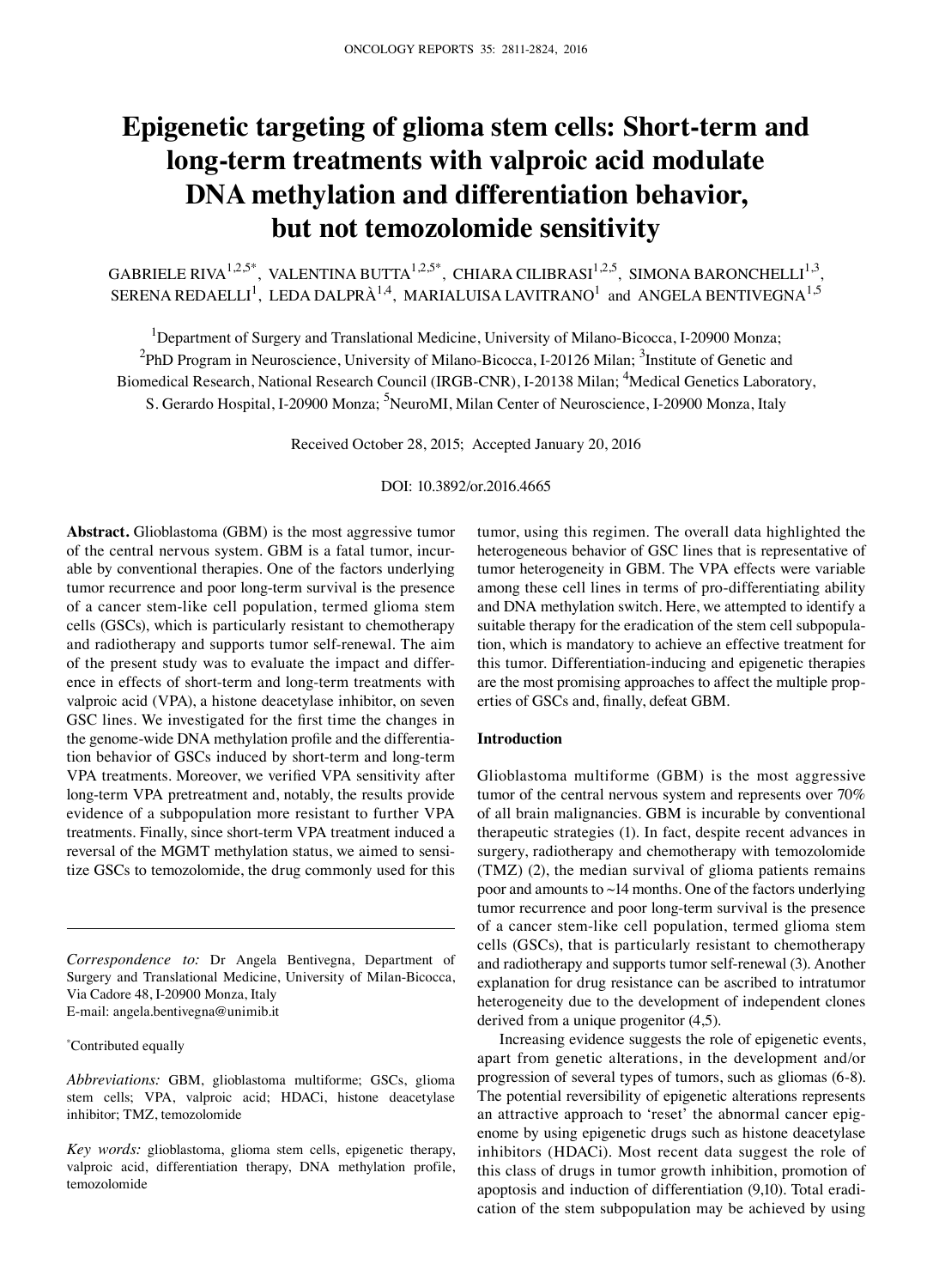pro-differentiative drugs, which are able to induce differentiation of GSCs affecting their self-renewal capabilities (11). Thus, HDACi can induce de-repression of genes epigenetically silenced in cancer (12,13) and involved in different cellular processes, including cell cycle control, differentiation, DNA repair and apoptosis (14).

Valproic acid (VPA), apart from being an anticonvulsant and mood stabilizing drug, is also an HDACi that has shown potent antitumor effects in a variety of *in vitro* and *in vivo* glioma studies (15-18). In recent years, the discovery of the ability of VPA to affect TMZ sensitivity in GBM cell lines suggests the use of this drug as a chemosensitizing agent (19-21).

In the present study, we investigated and compared for the first time the effects of short-term and long-term VPA treatments on cell morphology, differentiation behavior and DNA methylation profile of GSCs. Moreover, we examine whether long-term VPA treatment induces chemoresistance to VPA. Finally, we utilized VPA to chemosensitize the GSC subpopulation to TMZ action.

### **Materials and methods**

*Cell lines and cell culture conditions.* The seven GSC lines used in this study (GBM2, GBM7, GBM04, G144, G166, G179 and GliNS2) were isolated from patients affected by GBM (22,23) and, in 2013, our research group characterized their cytogenomic and epigenomic profiles (24). Cells were cultured in neural stem cell-specific medium, and their stem-like properties were periodically monitored, as previously described (22-24). Cells were cultured in an adherent culture condition using 10  $\mu$ g/ml laminin (Invitrogen) in a proliferation permissive medium composed of Dulbecco's modified Eagle's medium (DMEM)/F-12 and Neurobasal 1:1 (Invitrogen), B-27 supplement without vitamin A (Invitrogen), 2 mM L-glutamine, 10 ng/ml recombinant human bFGF and 20 ng/ml recombinant human EGF (Miltenyi Biotec), 20 UI/ ml penicillin and 20  $\mu$ g/ml streptomycin (Euroclone).

*Drug treatments.* Valproic acid (sodium salt; Sigma) was dissolved in sterile water to a stock concentration of 0.5 M. Temozolomide (Sigma) was dissolved in sterile DMSO at the final concentration of 0.05 M. All drugs were stored at -20˚C.

*In vitro* treatments were performed using 2 mM VPA for 24, 48,72, 96 h and 14 and 30 days; with regard to TMZ, we administered 50, 100, 200 or 400  $\mu$ M TMZ for 48 or 72 h.

*Cell viability by MTT assay.* The methyl-thiazolyl tetrazolium (MTT) assay was performed to evaluate VPA efficacy in VPA long-term treated (30 days) cells compared with cells that were not previously treated (naïve). We also performed the cell viability analysis on naïve cells treated with the combination of 2 mM VPA plus several concentrations of TMZ (50, 100, 200 and 400  $\mu$ M) for 96 h. The combined treatment was divided into a pretreatment phase (only VPA for 48 h) and a combination phase (VPA plus TMZ for an additional 48 h).

Cells were seeded at a density of  $4x10<sup>4</sup>$  cells/well in a 96-well-plate in 100  $\mu$ l of culture medium and incubated at 37˚C. On the following day, we added VPA or TMZ at the selected final concentrations. After 24, 48, 72 and 96 h of treatment, 100  $\mu$ l of 1 mg/ml MTT solution (Sigma) was added to each well and incubation was carried out for 3 h at 37˚C. Therefore, formazan granules were solubilized in absolute ethanol. The dye absorbance was measured spectrophotometrically at a 595-nm wavelength with the FLUOstar Omega microplate reader (BMG Labtech). The percentage of metabolic activity inhibition was determined by comparing the absorbance values of the treated cells with those of the untreated controls: (Treated cell absorbance/untreated cell absorbance) x 100. Results are the mean values of two independent experiments performed in quadruplicate.

*Trypan blue dye exclusion assay.* GBM2 (0.25x10<sup>6</sup>) or G144 cells  $(0.5x10<sup>6</sup>)$  were seeded in T25 flasks and then treated with different pharmacological regimens: i) 2 mM VPA for 96 h; ii) 50  $\mu$ M or iii) 200  $\mu$ M TMZ for 72 h; iv) 50  $\mu$ M or v) 200  $\mu$ M TMZ for 72 h after pretreatment with 2 mM VPA for 96 h. Then, cells were harvested and counted to evaluate the number of live cells and cell mortality, using trypan blue dye to discriminate live from dead cells. The results reported are the mean values of three different experiments performed at least in triplicate.

*Cooperative index.* In order to evaluate the effects of the combined VPA-TMZ treatments, the cooperative index (CI) (26) was calculated comparing the sum of the metabolic activity reduction percentages obtained for each single agent to the percentages obtained upon combined treatments (CI  $= VPA\% + TMZ\%$ /combined treament cell%). CI values <1 indicate a synergistic effect, CI values =1 indicate an additive effect, while CI values >1 indicate an antagonistic effect.

*Morphological analysis.* To evaluate the cellular morphological changes after VPA treatment, cells were seeded in serum-free medium at  $3x10^3$ -10<sup>4</sup> cells/ml, depending on the cell growth rate, specific for each GSC line. After 24 h, cells were treated with 2 mM VPA concentration for 14 and 30 days. Every three days the culture medium was changed and the drug was administered again. The morphological changes were evaluated by phase contrast microscopic observation, comparing VPA-treated and untreated cells. Representative images were captured for each cell line and for each treatment.

*Immunofluorescence.* The immunofluorescence assays were performed on untreated and 2 mM VPA-treated GSC cultures for 14 and 30 days using rabbit anti-CD133 (1:50; Santa Cruz Biotechnology, Santa Cruz, CA, USA) and mouse anti-nestin (1:50; Millipore, Billerica, MA, USA), rabbit anti‑glial fibrillary acidic protein (GFAP, 1:200; Dako), rabbit anti-βIII-tubulin (1:100; Covance) and goat anti-myelin basic protein (MBP, 1:50; Santa Cruz Biotechnology) as primary antibodies. Alexa Fluor 488-conjugated goat anti-mouse or anti-rabbit (1:200; Molecular Probes, Eugene, OR, USA) was used as the secondary antibody. Alexa Fluor 647-conjugated phalloidin (1:200; Molecular Probes) was used to visualize the actin filaments. Propidium iodide (PI) was used to counterstain the nuclei.

Briefly, untreated cells were placed onto slides by means of Cytospin, while VPA-treated cells spotaneously adhered to the slides. Cells were washed with Dulbecco's modified phosphatebuffered saline (PBS), fixed with 4% paraformaldehyde for 15 min and treated for 10 min with 0.1 M glycine (in PBS). The slides were incubated for 30 min at room temperature (RT)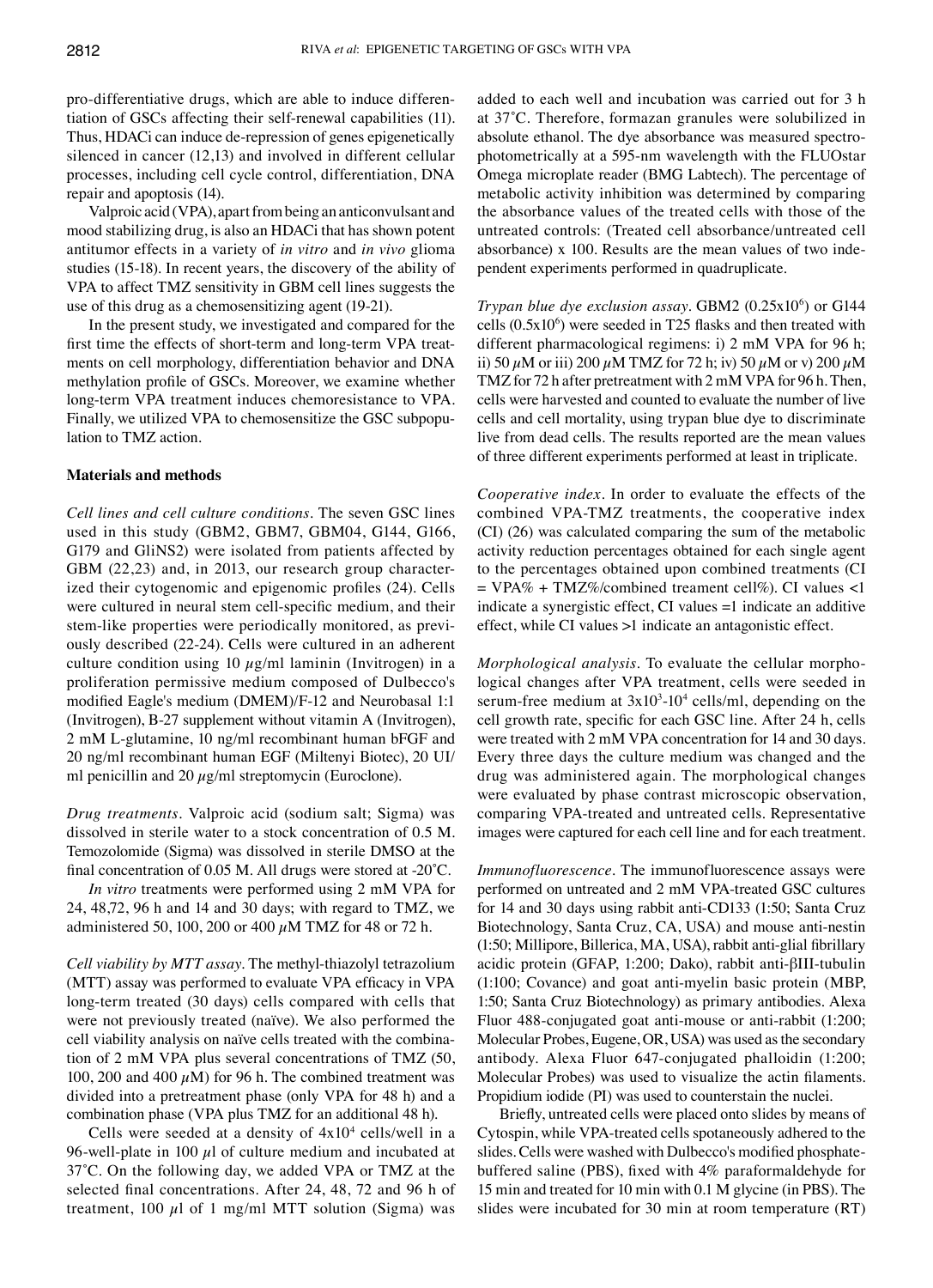

Figure 1. Analysis of cell morphology after valproic acid (VPA) administration. Representative images were captured by phase contrast microscopy of seven glioma stem cell (GSC) lines folllowing treatment with 2 mM VPA for 14 and 30 days. \* G166 and GBM7 cells were treated with 1 mM VPA. Scale bar, 100 µm.

in blocking solution [5% bovine serum albumin (BSA), 0.6% Triton X-100 in PBS] and treated for 30 min with 70 U/mg RNAse (1:30; Sigma-Aldrich, Milan, Italy) in blocking solution. Cells were incubated with the primary antibodies at 4˚C overnight. Then, the slides were rinsed with washing buffer (0.3% Triton X-100 in PBS) and incubated with secondary fluorescent antibodies, phalloidin and 2.5 mg/ml PI for 1 h at RT. The cells were then washed with PBS and coverslips were mounted using polyvinyl alcohol mounting medium (Fluka Analytical, Milan, Italy). Fluorescent cell preparations were examined using a Radiance 2100 confocal microscope (Bio-Rad, Hercules, CA, USA).

In order to perform a quantitative-like analysis, the number of immunereactive cells for each marker was counted, evaluating at least 100 cells/sample over different areas of the slide.

*MeDIP-Chip.* GBM2 and G144 cell lines were treated with 2 mM VPA for 96 h and 30 days and then DNA extraction from the control and treated cultures was performed using the Wizard Genomic DNA Purification kit (Promega, Milan, Italy), according to the manufacturer's protocol.

Methylated DNA immunoprecipitation and chip hybridization were performed as previously described (24) following the guidelines of the Agilent Microarray Analysis of Methylated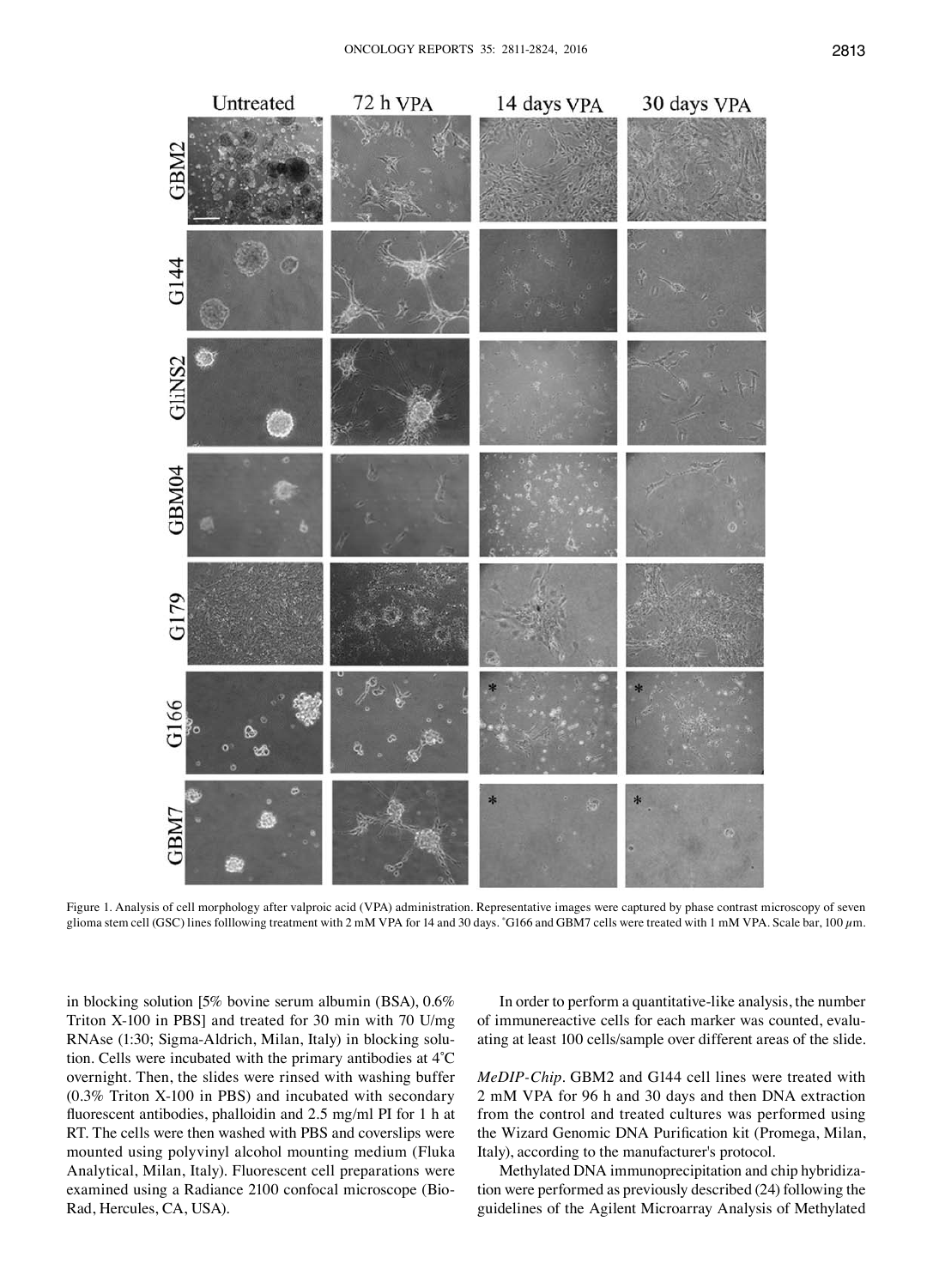| Table I. Analysis of stemness and differentiation marker expression in GSC lines. |  |  |  |  |  |
|-----------------------------------------------------------------------------------|--|--|--|--|--|
|-----------------------------------------------------------------------------------|--|--|--|--|--|

| Cell line | Treatment            | CD133 (%)            | Nestin $(\%)$       | $\beta$ III Tub (%)   | GFAP(%)               | $MBP(\%)$             |
|-----------|----------------------|----------------------|---------------------|-----------------------|-----------------------|-----------------------|
| GBM2      | Untreated            | 62.96                | 75.44               | 19.27                 | 63.81                 | 100.00                |
|           | 2 mM VPA 72 h        | 56.48                | 53.77 <sup>b</sup>  | $36.45^{\rm a}$       | 64.81                 | 94.96 <sup>a</sup>    |
|           | 2 mM VPA 14 days     | 43.39 <sup>a</sup>   | 100.00c             | $100.00^{\circ}$      | $100.00$ <sup>c</sup> | $0.00^{\circ}$        |
|           | 2 mM VPA 30 days     | 100.00 <sup>c</sup>  | $100.00^{\circ}$    | $100.00^{\circ}$      | $100.00^{\circ}$      | $93.00^a$             |
|           | RPMI 10% FCS 14 days | 97.09°               | $100.00^{\circ}$    | $100.00$ <sup>c</sup> | 8.26 <sup>c</sup>     | 100.00                |
|           | RPMI 10% FCS 30 days | $78.38^{a}$          | 68.90               | 100.00c               | 5.93 <sup>c</sup>     | 100.00                |
| G144      | Untreated            | 78.38                | 91.35               | 45.79                 | 82.46                 | 100.00                |
|           | 2 mM VPA 72 h        | 67.86                | 87.85               | $13.79^{\circ}$       | 80.90                 | 96.82                 |
|           | 2 mM VPA 14 days     | $32.00^{\circ}$      | 0.00 <sup>c</sup>   | $100.00$ <sup>c</sup> | 0.00c                 | $0.00^{\circ}$        |
|           | 2 mM VPA 30 days     | 0.00c                | $0.00^{\circ}$      | $18.00^{\circ}$       | $32.71$ c             | $0.00^{\circ}$        |
|           | RPMI 10% FCS 14 days | $100.00^{\circ}$     | $100.00^{\rm a}$    | 0.00 <sup>c</sup>     | 100.00c               | 100.00                |
|           | RPMI 10% FCS 30 days | 100.00 <sup>c</sup>  | $100.00^{\text{a}}$ | $100.00^{\circ}$      | $100.00^{\circ}$      | 100.00                |
| G166      | Untreated            | 7.34                 | 78.30               | 25.92                 | 83.90                 | 100.00                |
|           | 2 mM VPA 72 h        | 1.92                 | 53.70 <sup>b</sup>  | $43.52^a$             | 81.31                 | 100.00                |
|           | 1 mM VPA 14 days     | $0.00^{\rm a}$       | 0.00 <sup>c</sup>   | 99.21 <sup>c</sup>    | 100.00c               | 100.00                |
|           | 1 mM VPA 30 days     | $0.00^{\rm a}$       | 0.00 <sup>c</sup>   | 0.00 <sup>c</sup>     | 0.00 <sup>c</sup>     | 0.00 <sup>c</sup>     |
|           | RPMI 10% FCS 14 days | $100.00^{\circ}$     | 54.37 <sup>b</sup>  | $100.00$ <sup>c</sup> | 100.00c               | 100.00                |
|           | RPMI 10% FCS 30 days | $98.30^{\circ}$      | 79.17               | 100.00 <sup>c</sup>   | $100.00^{\circ}$      | 100.00                |
| G179      | Untreated            | 100.00               | 99.17               | 100.00                | 98.21                 | 0.00                  |
|           | 2 mM VPA 72 h        | 96.32                | 100.00              | 100.00                | 100.00                | 0.00                  |
|           | 2 mM VPA 14 days     | 100.00               | $73.56^{\circ}$     | 100.00                | 100.00                | 0.00                  |
|           | 2 mM VPA 30 days     | 100.00               | 0.00 <sup>c</sup>   | 100.00                | 100.00                | 100.00c               |
|           | RPMI 10% FCS 14 days | 100.00               | 96.48               | 98.20                 | 100.00                | 95.28 <sup>c</sup>    |
|           | RPMI 10% FCS 30 days | 100.00               | 94.07               | 100.00                | 100.00                | 100.00c               |
| GliNS2    | Untreated            | 100.00               | 79.63               | 71.43                 | 93.64                 | 100.00                |
|           | 2 mM VPA 72 h        | $55.50$ <sup>c</sup> | 88.46               | 62.96                 | 89.32                 | $90.74^{b}$           |
|           | 2 mM VPA 14 days     | $28.15^{\circ}$      | 0.00 <sup>c</sup>   | 95.93                 | $0.00\,$              | 0.00 <sup>c</sup>     |
|           | 2 mM VPA 30 days     | $0.00^{\circ}$       | $100.00^{\circ}$    | 100.00                | 0.00                  | $0.00^{\circ}$        |
|           | RPMI 10% FCS 14 days | $90.48^{\text{a}}$   | 100.00 <sup>c</sup> | 100.00                | 100.00                | 100.00                |
|           | RPMI 10% FCS 30 days | 93.14 <sup>a</sup>   | 97.17 <sup>b</sup>  | 100.00                | 100.00                | 100.00                |
| GBM04     | Untreated            | 86.29                | 96.58               | 76.78                 | 86.08                 | 0.00                  |
|           | 2 mM VPA 72 h        | 100.00c              | 97.33               | 88.28 <sup>c</sup>    | 44.17c                | $0.00\,$              |
|           | 2 mM VPA 14 days     | 11.29 <sup>c</sup>   | $0.00^{\circ}$      | $54.20^\circ$         | $100.00^{\circ}$      | 76.03c                |
|           | 2 mM VPA 30 days     | $0.00^{\circ}$       | 0.00 <sup>c</sup>   | 0.00 <sup>c</sup>     | 0.00c                 | 100.00c               |
|           | RPMI 10% FCS 14 days | $100.00^{\circ}$     | 100.00              | $100.00$ <sup>c</sup> | $100.00$ <sup>c</sup> | $96.36^{\circ}$       |
|           | RPMI 10% FCS 30 days | $100.00^{\circ}$     | 100.00              | $100.00$ <sup>c</sup> | 88.24                 | $100.00$ <sup>c</sup> |

Expression of markers was evaluated in untreated and valproic acid (VPA)-treated cells for 14 and 30 days. The table also shows data derived following a 72-h VPA treatment as previously described by our group (25); all the other data are original. Cells cultured in RPMI supplemented with 10% FCS were considered as a positive control of differentiation. Fisher's exact test was used for statistical analysis (treated vs. untreated cells). <sup>a</sup>P<0.05;<br><sup>b</sup>P<0.001: ·P<0.0001 P<0.001; °P<0.0001.

DNA Immunoprecipitation protocol (version 1.0; Agilent Technologies, Santa Clara, CA, USA).

The raw data, expressed as combined z-score values, were analyzed according to the methodological approach conceived by Dr Ravid Straussman (27). This method allowed us to classify the methylation status of each CpG island (CGI) as methylated, unmethylated, or undetermined (CGIs with uncertain methylation status). Then, we decided to consider only data referred to CGIs located in gene promoters for the subsequent analysis due to the well-known biological effects of methylation in these regions. When a promoter contained two or more CGIs, we averaged the related combined z-score values in order to establish the correct methylation status. Finally, we compared data from the untreated and VPA-treated samples to highlight the methylation changing promoters.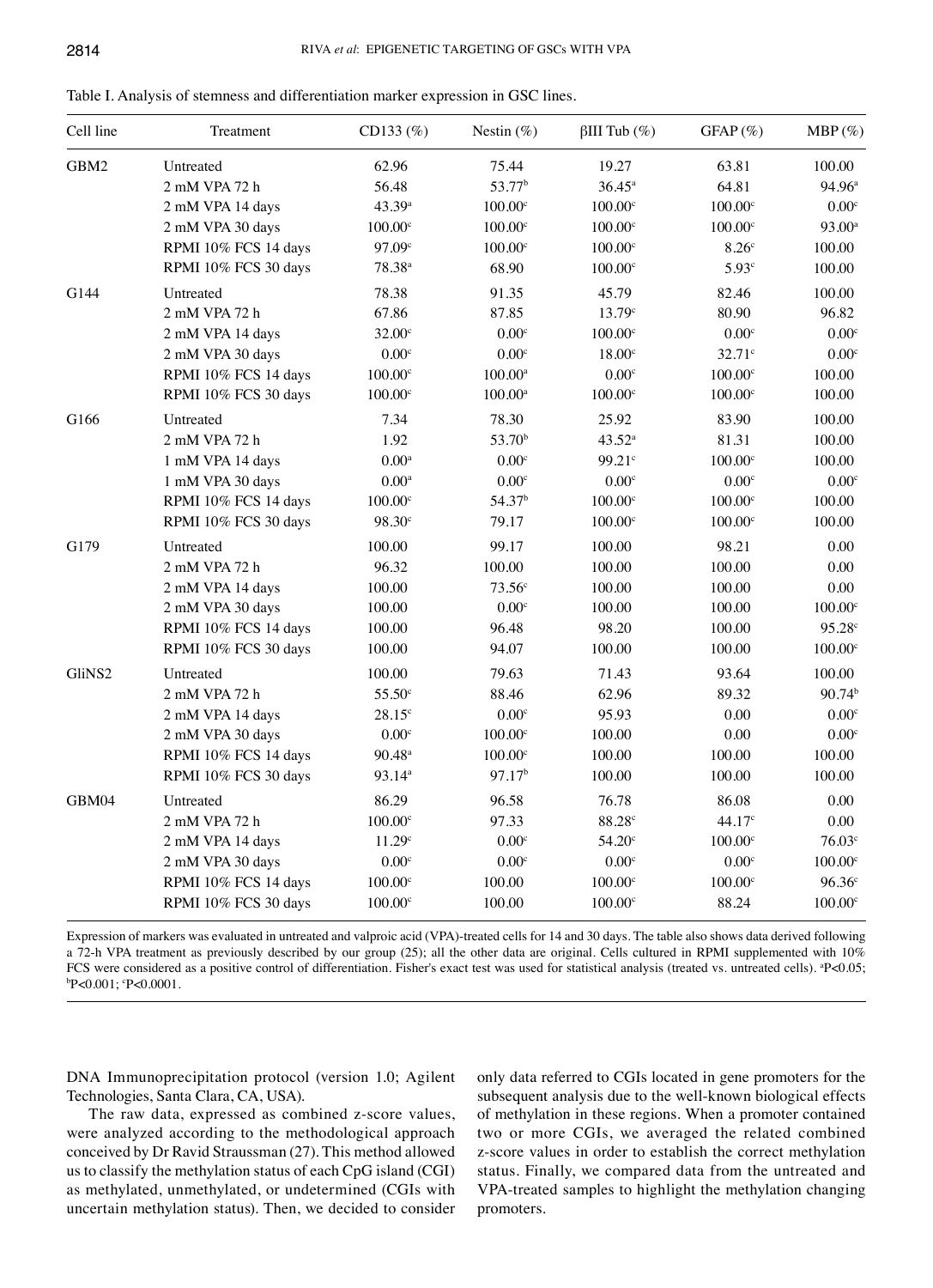

Figure 2. Representative images of the immunofluorescence analysis performed on untreated glioma stem cells (GSCs) and GSCs treated for 14 and 30 days with 2 mM valproic acid (VPA). Cells cultured for 14 and 30 days in 10% FBS RPMI medium represent a positive control of the differentiation capability. Cells were immunostained with antibodies against stemness (CD133, Nestin) and differentiation (GFAP, βIII tubulin, MBP) markers (green), phalloidin (blue) and propidium iodide (red). Images were captured using confocal microscopy. G166 cells were treated with 1 mM VPA. For GBM7, the prevailing cytotoxic effect of long-term VPA treatment did not allow to conduct the experiment. Scale bar, 100  $\mu$ m.

*Bioinformatic analysis.* The Gene Ontology (GO) analysis was performed, as previously described (24), using GOstat software (http://gostat.wehi.edu.au/) (28).

*Statistical analysis.* Statistical analysis was carried out performing Fisher's exact and Student's t-tests. The critical level of significance was set at P<0.05.

## **Results**

*Effect of short- and long-term VPA treatments on GSC morphology.* In a previous study, we evaluated the effect on GSC morphology induced by VPA after 24, 48 and 72 h (25). We revealed that short-term VPA treatment severely modified cell morphology. In this study, we extended the evaluation to 14 and 30 days of treatment.

After 14 and, particularly, 30 days of exposure, the pro-differentiating effect of VPA was evident: most of the cells were star-shaped and displayed neurite-like processes (Fig. 1). G166 and GBM7 cells showed a high number of dead cells, demonstrating the predominant cytotoxic effect of VPA or the induction of apoptosis following terminal differentiation. Therefore, these two cell lines were treated with a lower drug concentration (1 mM) for 14 and 30 days. While G166 cells showed important morphological modifications at this lower concentration treatment, the GBM7 cell line was still extremely sensitive, showing a prevalence of cell death.

*Differentiation behavior of GSCs in response to short- and long-term VPA treatment.* The pro-differentiation ability of VPA was evaluated analyzing the expression of markers of stemness (CD133 and Nestin) and differentiation (GFAP, βIII-tubulin and MBP) by immunofluorescence in the untreated and 2 mM VPA-treated cells for 14 and 30 days. We compared these data with those we had obtained after VPA short-term treatment (25).

The summary of the immunofluorescence results is reported in Table I, and representative images are shown in Fig. 2. After 14 and 30 days of VPA exposure, 100% of the GBM2 cells maintained nestin, βIII-tubulin and GFAP expression. Regarding CD133 and MBP markers, we observed a significant increase in cells expressing these two proteins with the prolongation of the treatment time. The G144 cell line manifested a reduction in cells expressing both stemness and differentiation markers after 30 days compared to the control cells. An unusual behavior was observed for GFAP, for which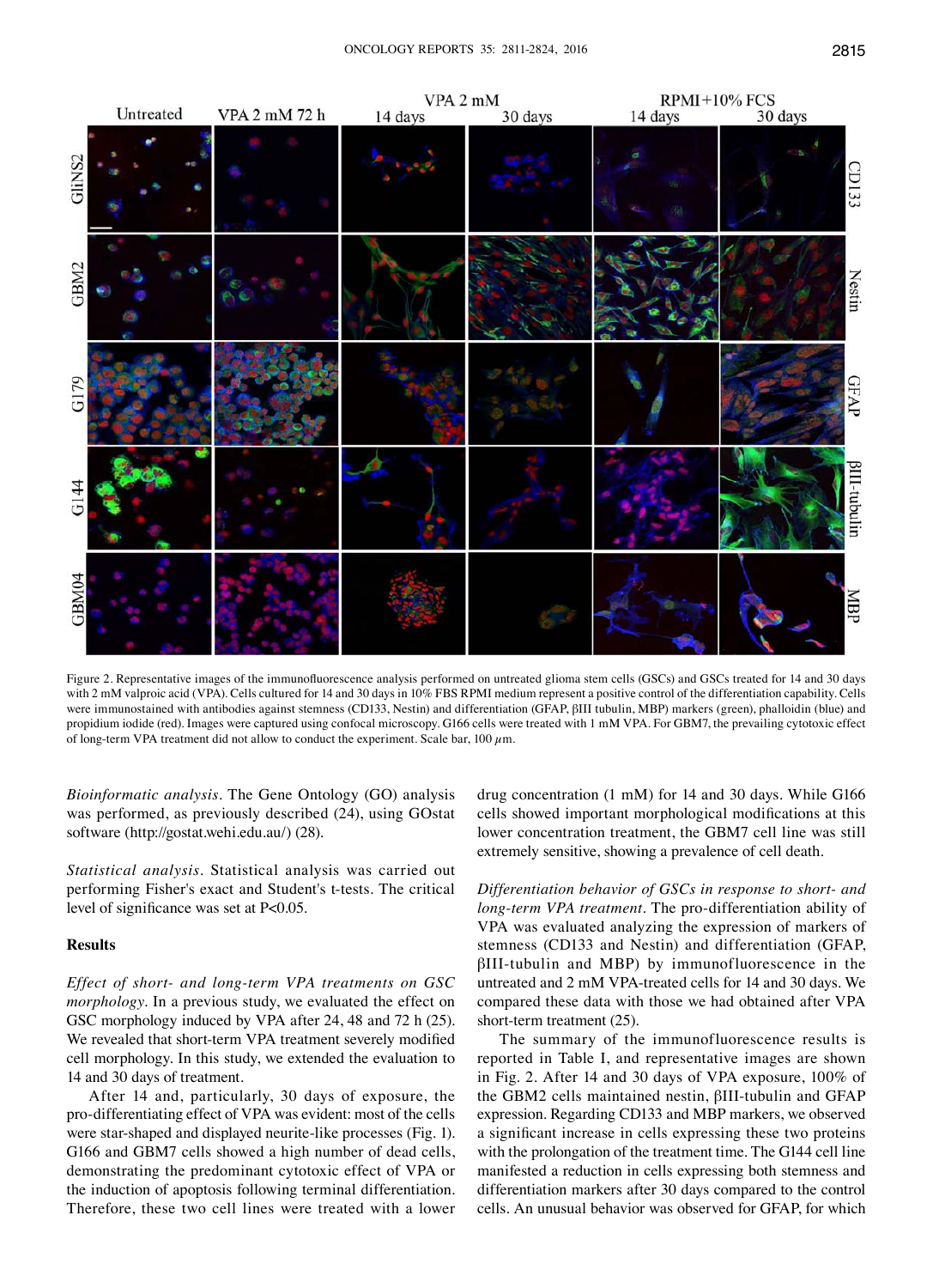

98.87% (2008)

Figure 3. (A) Methylation profile changes of chromosomes 1, 3 and 12 in glioma stem cells (GSCs) treated with 2 mM valproic acid (VPA) for 96 h. Each blue bar represents an oligonucleotide probe. In particular, bar 1 indicates methylated probes, while bar -1 represents unmethylated probes. These raw data, taken as examples, show that VPA treatment induced serious changes in the CGI methylation status. (B) Percentages of modified methylation status promoters in CTRL vs. VPA 96 h and CTRL vs. VPA 30 days. Yellow and blue arrows represent the percentages of modified methylation gene promoters (Unmet→Met; Met→Unmet) following VPA treatments for 96 h and 30 days, respectively. Note the different behaviors of the two GSC lines at 96 h of VPA and, instead, a similar trend at 30 days of VPA.

there was a decrease in cells expressing GFAP after 14 days, while this number increased after 30 days, but remained significantly below the untreated control. The G166 cell line showed a very high number of cells expressing differentiation markers after 14 days of treatment; after 30 days these values were drastically decreased. In contrast, few cells were positive for both Nestin and CD133 after 14 days of treatment. The GliNS2 cell line showed a significant reduction in CD133, GFAP and MBP immunoreactive cells after 14 and 30 days of treatment. Contrariwise, the percentage of cells positive for βIII-tubulin was increased after both treatment times. An unusual behavior was observed for Nestin as after 14 days almost all cells were negative, while after 30 days nearly all cells were positive. After 30 days, the GBM04 cell line exhibited an enrichment of cells expressing MBP, probably indicating the capability to induce oligodendrocyte differentiation, while all other markers were negative. Almost 100% of G179 cells retained the expression of CD133, βIII-tubulin and GFAP after 14 and 30 days. The longest treatment caused a significant decrease in cells expressing Nestin; in contrast, a strong increase in cells expressing MBP was observed after this specific time.

In our previous study (25), we showed that GSCs expressed both stemness and differentiation markers at variable levels in untreated and 72 h VPA-treated samples. This behavior persisted also after VPA long-term treatments in 3 out of 6 cell lines (GBM2, G179 and GliNS2). Notably, the others did not show immunoreactive cells for stemness markers after 30 days of treatment.

*Methylation profiles of GSCs after short- and long-term VPA treatments.* We investigated the effect of 2 mM VPA administration for 96 h and 30 days on the CGI methylation status of two GSC lines characterized by a different susceptibility to this drug. In particular, the GBM2 cell line showed a reduced viability after a 72 h VPA treatment and co-expressed stemness and differentiation markers also after 30 days of VPA exposure, while the G144 cell line did not display any reduction in cell viability, but it seemed able to differentiate terminally after long-term VPA exposure.

Following observation of the raw data of the three chromosomes taken as examples (Fig. 3A), it is clear that VPA severely affected CGIs within the gene promoters. The results of the two treatments were matched with the respective untreated control cells at 96 h and 30 days of culture in order to normalize the spontaneous fluctuations of the methylation status due to *in vitro* expansion, and finally the two regimens were compared to each other.

We calculated the percentage of genes that did not change their methylation status after treatment (Table II, 'unchanged' columns), and the percentage of genes that, instead, had a modified methylation status after the regimen (Table II, 'modified' columns).

The two cell lines did not show substantial differences between each other in the 'unchanged' category, in which the class of unmethylated genes was the most highly represented. Instead, in the 'modified' category they behaved somewhat differently: in the GBM2 cell line a high percentage of genes switched from an unmethylated to a methylated status after 96 h (23.27%), while a similar percentage of genes moved in the opposite direction after 30 days (21.73%). Conversely, in the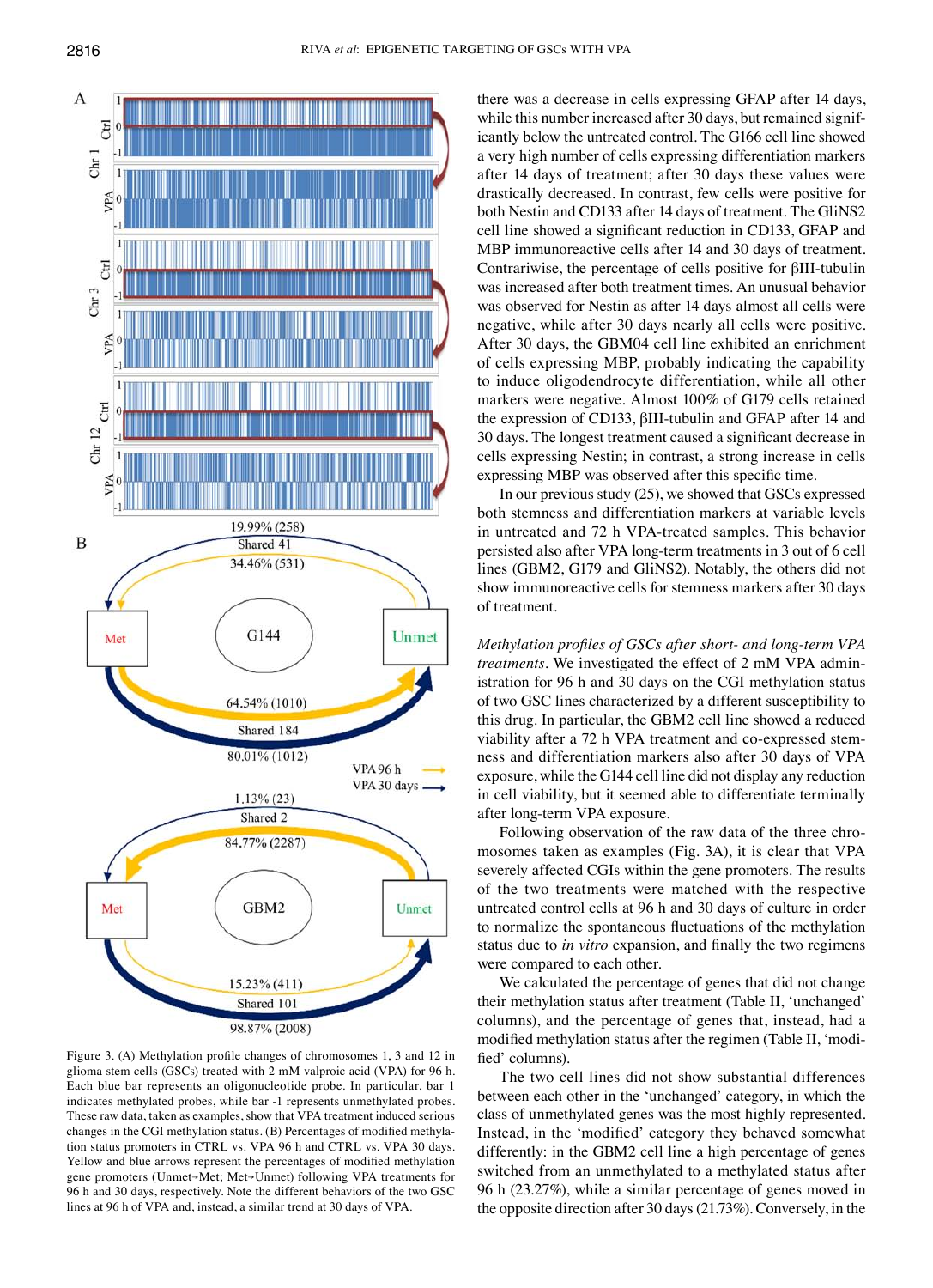| Cell line |                          | Unchanged methylation status<br>promoters $(\% )$ |              |                    | Modified methylation status<br>promoters $(\% )$ |                         |                   |
|-----------|--------------------------|---------------------------------------------------|--------------|--------------------|--------------------------------------------------|-------------------------|-------------------|
|           | Comparisons              | Methylated                                        | Unmethylated | Total<br>unchanged | $Met \rightarrow U$ nmet                         | Unmet $\rightarrow$ Met | Total<br>modified |
| G144      | CTRL vs. VPA 96 h        | 17.96                                             | 64.56        | 82.52              | 11.82                                            | 5.66                    | 17.48             |
|           | CTRL vs. VPA 30 days     | 24.76                                             | 60.48        | 85.24              | 11.81                                            | 2.95                    | 14.76             |
|           | VPA 96 h vs. VPA 30 days | 13.91                                             | 63.88        | 77.79              | 9.59                                             | 12.62                   | 22.21             |
| GBM2      | CTRL vs. VPA 96 h        | 16.93                                             | 54.60        | 71.53              | 5.20                                             | 23.27                   | 28.47             |
|           | CTRL vs. VPA 30 days     | 14.94                                             | 63.07        | 78.01              | 21.73                                            | 0.26                    | 21.99             |
|           | VPA 96 h vs. VPA 30 days | 10.38                                             | 54.99        | 65.37              | 29.95                                            | 4.68                    | 34.63             |

Table II. Percentages of gene promoters with unchanged or modified methylation status in CTRL vs. VPA 96 h, CTRL vs. VPA 30 days and VPA 96 h vs. VPA 30 day comparisons.

The 'Methylated' and 'Unmethylated' columns represent the percentages of gene promoters that maintained, respectively, the methylated or unmethylated status. The 'Met→Unmet' and 'Unmet→Met' columns show the percentages of gene promoters with modified methylation status, respectively, from methylated to unmethylated and vice versa. VPA, valproic acid.

G144 cell line VPA produced a comparable change in regards to both short- and long-term treatments, since an analogous percentage of genes was found in both directions (11.82 and 5.66% after 96 h, 11.81 and 2.95% after 30 days). These data can also be appreciated by comparing the two regimens with each other directly. Indeed, the percentages of the 'modified' category were similar in the G144 cell line (9.59 and 12.62%), reflecting the homogeneity of both short- and long-term VPA treatments (Table II, row 3). On the contrary, in the GBM2 cell line the percentage of the 'modified' category 96 h versus 30 days was very different (29.95 vs. 4.68%) (Table II, row 6).

In order to evaluate the methylation changes specifically caused by VPA treatment and not by fluctuations due to *in vitro* expansion, we chose the genes that showed a change in the same direction following both treatments, thus assuming that the changes occurred during the short-term treatment and were maintained until the second time-point, i.e., the change was stable. Judging from the fraction of the genes with modified methylation status that were shared at the two treatment times, the changes made by VPA in the G144 cell line, although less relevant, appeared more stable and maintained than those recorded in the GBM2 cell line, where few genes retained the same methylation profile in the two treatments (Fig. 3B). Indeed, a large fraction of genes changed from unmethylated to methylated status after 96 h of VPA, but after 30 days of VPA a similar number of genes returned back from a methylated to an unmethylated status (Fig. 3B). With regard to the G144 cell line, we observed that the majority of 'modified' genes underwent a variation of the methylation pattern from methylated to unmethylated status in both treatments. These behaviors could be assessed to the different initial VPA sensitivities of the two cell lines and to a sort of resistance mechanism acquired during long-term VPA treatment by the GBM2 cell line.

Gene Ontology analysis revealed that two functional categories were more represented after short- and long-term VPA treatments in both cell lines: '*development and differentiation*' and '*metabolism*' (Fig. 4). Interestingly, VPA treatments induced in both cell lines a general trend to the unmethylated status for the '*neural differentiation and nervous system process*' category. Once again, the G144 and GBM2 cell lines showed differences related to the effect of long-term treatment. Indeed, in the GBM2 cell line the gene list of the 'switched from unmethylated to methylated status' did not show any statistically significant GO terms after longterm treatment (Fig. 4).

Finally, we investigated whether the short- and long-term treatments influence the methylation status of specific genes involved in critical signaling pathways responsible for GBM initiation, migration and invasion, such as WNT, SHH, PDGFR and EGFR pathways (29,30). First of all, following analysis of the methylation status of several critical genes in the two untreated cell lines, we observed, for example in the 96 h controls, that they showed several homologies such as the unmethylated status of many tumor-suppressor genes (TSC1, NF2, SMAD4 and MEN1, EXT1, GPC3 and RB1), but for other genes the results were discrepant. For example, PTEN and E-cadherin (CDH1) were methylated in the GBM2 cell line and unmethylated in the G144 cell line, while CTNNB1, several WNT ligands and RUNX1 were methylated in G144 and unmethylated in GBM2 (Table III).

In the second instance, we considered the methylation status of the same genes after the drug treatments. The general effect attributable to VPA in both cell lines was towards an unmethylated status of the genes in all pathways considered. Furthermore, a greater number of genes showed this switch (from methylated to unmethylated status) after 30 days of VPA treatment, compared to 96 h (Table III).

*VPA resistance in VPA long-term treated cells.* To confirm the hypothesis of the acquisition of a resistant phenotype after VPA long-term treatment by the GBM2 cell line, we performed analysis of the cell viability by MTT assay on naïve and VPA-pretreated G144 and GBM2 cells.

The results showed that G144 cell viability after VPA treatment was generally not modified by the pretreatment for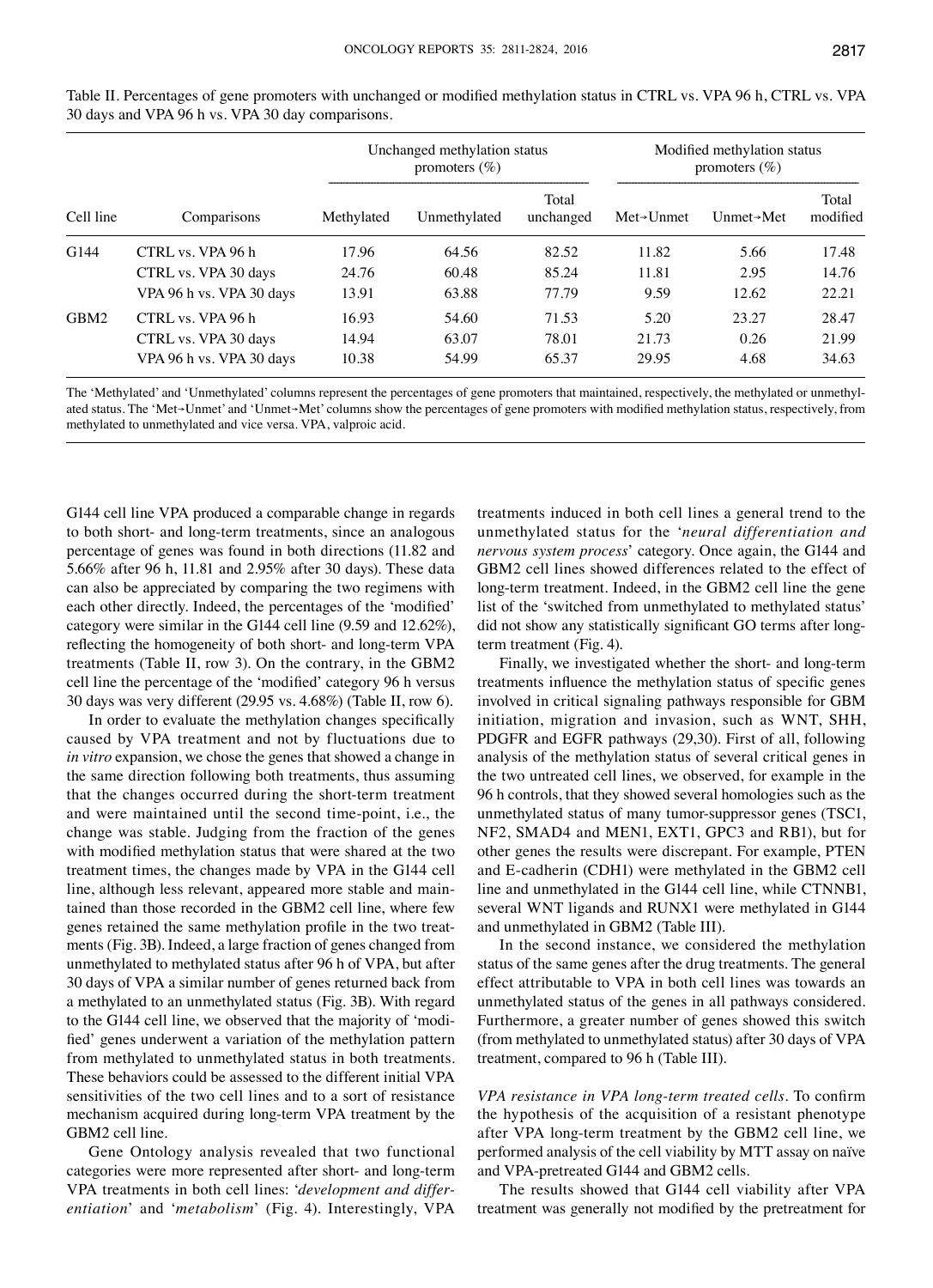

Figure 4. Gene functional groups with valproic acid (VPA)-influenced DNA methylation status after short- and long-term treatments. The functional annotation analysis of genes with modified methylation status after short- and long-term VPA treatments was performed using the GOstat software. The statistically significant GO terms obtained from the Gene Ontology analysis were grouped in cancer relevant categories. In the graph, we show a percentage related to each category. This value is the ratio between the GO term number of a specific category and the totality of the statistically significant GO terms.

30 days, as expected. In fact, this cell line was already resistant, as confirmed by the low VPA sensitivity of naïve cells(Fig. 5A).

With regard to the GBM2 cell line, we already observed a consistent cell viability reduction in the naïve cells, especially at 48 and 72 h of treatment (65 and 62%, respectively). VPA long-term pretreated GBM2 cells showed a reduced sensitivity to the drug when compared to the naïve GBM2 cells at all the time-points tested; the induction of a resistant phenotype in the GBM2 cell line, probably due to the long-term *in vitro* exposure to 2 mM VPA, was particularly evident at 48 h of treatment in which the cell viability of the 30 day-exposed cells reached 92% (P<0.0001) (Fig. 5A).

*VPA treatment failed to sensitize GSCs to TMZ.* In GBM, first-line treatment includes radical surgical resection followed by concurrent radiotherapy and chemotherapy, typically temozolomide (TMZ) (31). TMZ exerts cytotoxicity against GBM cells by creating O<sup>6</sup>-methylguanine lesions, which leads to DNA fragmentation (32). The response to TMZ is favorably affected by the promoter methylation of the methylguanine-DNA methyltransferase (MGMT) gene. This enzyme removes, if expressed, the methyl groups added by TMZ, thereby

preventing GBM cell death (33). In this study we evidenced that, in GBM2 cells, the MGMT promoter switched from an unmethylated to a methylated status after 96 h of VPA treatment (Table III). To verify whether VPA treatment was able to increase TMZ efficacy by virtue of this change in MGMT promoter methylation, we analyzed cell viability after 2 mM VPA (96 h) plus several doses of TMZ (48 h). Unexpectedly, the results showed that VPA exposure did not produced any relevant increase in TMZ efficacy in the GBM2 cell line. In fact, cell viability was reduced at all drug combinations in a statistically significant manner when compared to TMZ only treatments (except for VPA plus 400  $\mu$ M TMZ), but no statistically significant difference was observed with the VPA single treatment (P>0.05) (Fig. 5B). Furthermore, CI values for the combined treatments clearly indicated the presence of antagonism between the two compounds (CI>1; Table IV).

The MGMT promoter in the G144 cell line was methylated and this status was not altered by VPA; this cell line could be virtually sensitive to TMZ. Surprisingly, the G144 cells were resistant to TMZ and this issue was not modified by VPA treatment, suggesting the presence of a complex pattern of drug resistance mechanisms (CI>1; Table IV) (Fig. 5B).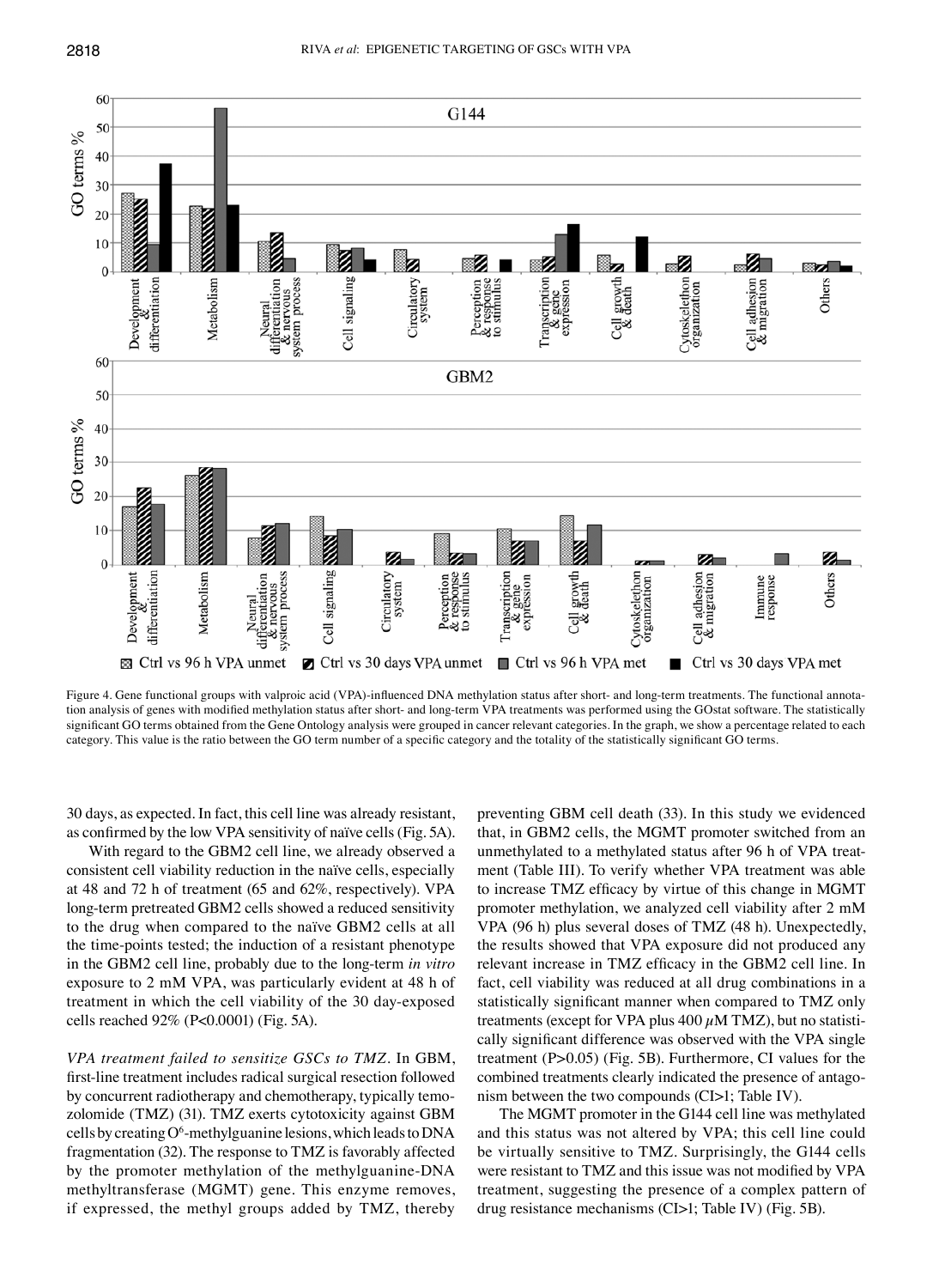Table III. Changes in the methylation status of genes involved in several glioma-related pathways, in neural differentiation<br>and in stemness maintenance after short- and long-term VPA and in stemness maintenance after short- and long-term VPA treatme

| Table III. Continued. |  |
|-----------------------|--|
|-----------------------|--|

| and in stemness maintenance after short- and long-term VPA |                                |                                   |                                |                                   | G144                                     |                                     | GBM2                                                                                         |                                |                                                                   |
|------------------------------------------------------------|--------------------------------|-----------------------------------|--------------------------------|-----------------------------------|------------------------------------------|-------------------------------------|----------------------------------------------------------------------------------------------|--------------------------------|-------------------------------------------------------------------|
| treatment.                                                 |                                | G144                              |                                | GBM2                              | Pathway/genes                            | 96 h<br>$Ctrl \rightarrow VPA$      | 30 days<br>$Ctrl \rightarrow VPA$                                                            | 96 h<br>$Ctrl \rightarrow VPA$ | 30 days<br>Ctrl-VPA                                               |
| Pathway/genes                                              | 96 h<br>$Ctrl \rightarrow VPA$ | 30 days<br>$Ctrl \rightarrow VPA$ | 96 h<br>$Ctrl \rightarrow VPA$ | 30 days<br>$Ctrl \rightarrow VPA$ | p53 pathway<br><b>TP53I3</b><br>TP53INP1 | U<br>M                              | $U \rightarrow M$<br>M                                                                       | U<br>$\mathbf M$               | $M \rightarrow U$<br>$M \rightarrow ND$                           |
| Receptor tyrosine kinase pathway                           |                                |                                   |                                |                                   | TP53I11                                  | U                                   | M                                                                                            | $U \rightarrow M$              |                                                                   |
| $\mbox{ALK}$                                               | U                              | U                                 | ${\bf U}$                      | $\mathbf U$                       | TP53INP2                                 | U                                   | U                                                                                            | $M\neg U$                      | $M\neg U$                                                         |
| <b>EGFR</b>                                                | U                              | $M\nightharpoonup U$              | $ND \rightarrow U$             | U                                 | MDM <sub>2</sub>                         | $M \rightarrow ND$                  | M                                                                                            | $M\neg U$                      | $\mathbf U$                                                       |
| <b>PDGFRL</b>                                              | U                              | $\mathbf U$                       | U                              | U                                 | NOTCH1                                   | U                                   | $\mathbf U$                                                                                  | U                              | $\mathbf U$                                                       |
| <b>PDGFC</b>                                               | $U \rightarrow ND$             |                                   | U                              | U                                 | <b>PUMA</b>                              | $M\neg U$                           | $U\negthinspace\negthinspace\negthinspace M$                                                 | U                              |                                                                   |
| <b>PDGFD</b>                                               | $M\neg U$                      | $\mathbf U$                       | $U \rightarrow M$              | $M\nightharpoonup U$              | <b>NOXA</b>                              | $\mathbf M$                         | M                                                                                            | U                              | ${\bf U}$                                                         |
| <b>PDGFB</b>                                               | U                              | $M\neg U$                         | U                              | $M\neg U$                         | BCL <sub>2</sub>                         | U                                   | $M\neg U$                                                                                    | ND                             | $M\neg U$                                                         |
| SHC1                                                       | U                              | U                                 | $\mathbf U$                    | U                                 | <b>BAX</b>                               | U                                   | $M\neg U$                                                                                    | U                              | $\mathbf U$                                                       |
| SHC <sub>2</sub>                                           | $M\neg U$                      | M                                 | $U \rightarrow ND$             | $M\neg U$                         | P <sub>21</sub>                          | U                                   | ${\bf U}$                                                                                    | U                              | $\mathbf U$                                                       |
| SHC3                                                       | U                              | U                                 | U                              | $\mathbf U$                       | CDK6                                     | U                                   | U                                                                                            | U                              | ${\bf U}$                                                         |
| SHC4                                                       | U                              | $\mathbf U$                       | U                              | U                                 | CDK7                                     | U                                   | U                                                                                            | U                              | ${\bf U}$                                                         |
| GRB2                                                       | U                              | $\mathbf U$                       | U                              | U                                 | CDK8                                     | $M\neg U$                           | U                                                                                            | U                              | ${\bf U}$                                                         |
| SOS1                                                       | U                              | $\mathbf U$                       | U                              | U                                 | CDK10                                    | $\mathbf U$                         | $\mathbf U$                                                                                  | $\mathbf U$                    | $\mathbf U$                                                       |
| SOS <sub>2</sub>                                           | U                              | U                                 | U                              | $\mathbf U$                       | CCND1                                    | $M \rightarrow ND$                  | M                                                                                            | $ND \rightarrow M$             | $M \rightarrow ND$                                                |
| <b>RAS</b>                                                 | U                              | $M\nightharpoonup U$              | U                              | $\mathbf U$                       | MSH <sub>2</sub>                         | U                                   | $M\nightharpoonup U$                                                                         | $M\nightharpoonup U$           | $M \rightarrow U$                                                 |
| <b>RAF</b>                                                 | U                              | $\mathbf U$                       | U                              | $M\nightharpoonup U$              | BRCA1                                    | U                                   | $\mathbf U$                                                                                  | $\mathbf M$                    | $\mathbf M$                                                       |
| MAP2K1                                                     | U                              | $U \rightarrow M$                 | U                              | ${\bf U}$                         | PI3K/AKT pathway                         |                                     |                                                                                              |                                |                                                                   |
| MAP2K2                                                     | U                              | $M \rightarrow ND$                | U                              | $\mathbf U$                       | PDK <sub>2</sub>                         | $U \rightarrow ND$                  | U                                                                                            | U                              | U                                                                 |
| MAP2K3                                                     | U                              | U                                 | U                              | U                                 | <b>PTEN</b>                              | U                                   | U                                                                                            | $\mathbf M$                    | $\mathbf M$                                                       |
| MAP2K4                                                     | U                              | U                                 | U                              | U                                 | PIK3R1                                   | $\mathbf U$                         | $\mathbf U$                                                                                  | $U \rightarrow M$              | $\mathbf M$                                                       |
| MAP2K5                                                     | U                              | U                                 | U                              | $\mathbf U$                       | PIK3R2                                   | $U \rightarrow M$                   | $\mathbf U$                                                                                  | U                              | $\ensuremath{\mathbf{U}}$                                         |
| MAP2K7                                                     | U                              | $\mathbf U$                       | U                              | $M\nightharpoonup U$              | PIK3R3                                   | U                                   | $M\nightharpoonup U$                                                                         | U                              | $\mathbf U$                                                       |
| MAPK1                                                      | $M\nightharpoonup U$           | $\mathbf U$                       | U                              | ${\bf U}$                         | PIK3R4                                   | $\mathbf U$                         | U                                                                                            | $ND - U$                       | ${\bf U}$                                                         |
| NF1                                                        | U                              | $M \rightarrow U$                 | U                              | ${\bf U}$                         | PIK3CA                                   | $M\neg U$                           | U                                                                                            | U                              | ${\bf U}$                                                         |
| ABL1                                                       | U                              | $\mathbf U$                       | U                              | U                                 | PIK3C2B                                  | U                                   | U                                                                                            | $\mathbf U$                    | ${\bf U}$                                                         |
| ABL <sub>2</sub>                                           | U                              | $U\!\!\rightarrow\!\!M$           | U                              | U                                 | PIK3CD                                   | $\mathbf U$                         | $\mathbf U$                                                                                  | $\mathbf U$                    | $\mathbf U$                                                       |
| <b>FES</b>                                                 | U                              | M                                 | $U \rightarrow M$              | M                                 | AKT1                                     | U                                   | $\mathbf U$                                                                                  | $U \rightarrow M$              |                                                                   |
| JAK1                                                       | U                              | $\mathbf U$                       | U                              | U                                 | AKT3                                     | U                                   | $\mathbf U$                                                                                  | $\mathbf U$                    | $\mathbf U$                                                       |
| JAK2                                                       | U                              | U                                 | ND→U                           | $M\nightharpoonup U$              | $\rm BCL2$                               | $\mathbf U$                         | $\ensuremath{\mathsf{M}}\xspace\ensuremath{\mathsf{+}}\xspace\ensuremath{\mathsf{U}}\xspace$ | ND                             | $M\negmedspace\negmedspace\negmedspace\negmedspace\negmedspace U$ |
| JAK3                                                       | $M\nightharpoonup U$           | M                                 | $\mathbf M$                    | $\mathbf M$                       | FOXO1                                    | $\mathbf U$                         | ${\bf U}$                                                                                    | $\mathbf U$                    | $\ensuremath{\mathbf{U}}$                                         |
| STAT1                                                      | ${\bf U}$                      | ${\bf U}$                         | $\mathbf U$                    | ${\bf U}$                         | FOXO3                                    | U                                   | $U\rightarrow M$                                                                             | ${\bf U}$                      | $\mathbf U$                                                       |
| STAT2                                                      | $U\rightarrow M$               | $\mathbf U$                       | U                              | $\mathbf U$                       | FOXO4                                    | U                                   | ${\bf U}$                                                                                    | $\mathbf U$                    |                                                                   |
| STAT3                                                      | U                              | ${\bf U}$                         | U                              | ${\bf U}$                         | $\operatorname{TSC1}$                    | U                                   | $M\nightharpoonup U$                                                                         | U                              | ${\bf U}$                                                         |
| RB pathway                                                 |                                |                                   |                                |                                   | <b>RHEB</b>                              | U                                   |                                                                                              | U                              | $\mathbf U$                                                       |
| CDKN2A                                                     | $\mathbf U$                    | ${\bf U}$                         | $ND \rightarrow M$             | $\mathbf M$                       | <b>MTOR</b>                              | $\mathbf U$                         | $\mathbf U$                                                                                  | $\mathbf U$                    | $\mathbf U$                                                       |
| CDK <sub>6</sub>                                           | $\mathbf U$                    | $\mathbf U$                       | $\mathbf U$                    | ${\bf U}$                         | 4EBP1                                    | $U\!\!\rightarrow\! M$              | $\mathbf U$                                                                                  | $U \rightarrow ND$             | $M\nightharpoonup U$                                              |
| CCND1                                                      | $M \rightarrow ND$             | M                                 | $ND \rightarrow M$             | $M \rightarrow ND$                | RAC3                                     | ${\bf U}$                           | $\mathbf{M}\text{-}\mathbf{U}$                                                               | $\text{ND}\text{-}\text{U}$    | ${\bf U}$                                                         |
| RB1                                                        | ${\bf U}$                      | ${\bf U}$                         | ${\bf U}$                      | $\ensuremath{\mathbf{U}}$         | RAC1                                     | $\mathbf{M}\text{-}\mathbf{U}$      |                                                                                              | ${\bf U}$                      | ${\bf U}$                                                         |
| E2F1                                                       | $\mathbf U$                    | ${\bf U}$                         | $\mathbf U$                    | $\ensuremath{\mathbf{U}}$         | ${\rm NF}2$                              | $\mathbf U$                         | ${\bf U}$                                                                                    | $\mathbf U$                    | $\ensuremath{\mathbf{U}}$                                         |
| E2F2                                                       | $\mathbf U$                    | ${\bf U}$                         | ${\bf U}$                      | ${\bf U}$                         |                                          |                                     |                                                                                              |                                |                                                                   |
| E <sub>2F3</sub>                                           | ${\bf U}$                      | ${\bf U}$                         | U                              | $\mathbf U$                       | SHH pathway                              | $\mathbf U$                         |                                                                                              | $\mathbf U$                    |                                                                   |
| E2F5                                                       | $U \rightarrow ND$             | ${\bf U}$                         | U                              | ${\bf U}$                         | <b>SHH</b>                               | $\mathbf U$                         | ${\bf U}$<br>$\mathbf U$                                                                     | $\mathbf U$                    | $\mathbf U$                                                       |
| E <sub>2F6</sub>                                           | $U\rightarrow M$               | ${\bf U}$                         | U                              | ${\bf U}$                         | EXT1                                     |                                     |                                                                                              |                                | ${\bf U}$                                                         |
| E <sub>2F7</sub>                                           | $\mathbf U$                    | ${\bf U}$                         | $\mathbf U$                    | ${\bf U}$                         | PTCH1                                    | U                                   | $\mathbf U$                                                                                  | ${\bf U}$                      | ${\bf U}$                                                         |
| E <sub>2F8</sub>                                           | $\mathbf U$                    | $\mathbf M$                       | $U\!\!\rightarrow\!\!M$        | $\mathbf M$                       | PTCH <sub>2</sub>                        | $\mathbf M$<br>$M\nightharpoonup U$ | $\mathbf M$                                                                                  |                                |                                                                   |
| TFE3                                                       | U                              | ${\bf U}$                         | $\mathbf U$                    | ${\bf U}$                         | SMO                                      |                                     |                                                                                              | $\mathbf U$                    |                                                                   |
| p53 pathway                                                |                                |                                   |                                |                                   | GLI1<br>GLI3                             | ${\bf U}$<br>${\bf U}$              | ${\bf U}$                                                                                    | $\mathbf U$                    | ${\bf U}$                                                         |
| TP53BP2                                                    | ${\bf U}$                      | ${\bf U}$                         | ${\bf U}$                      | ${\bf U}$                         | $\operatorname{GLI4}$                    |                                     | $\mathbf U$<br>${\bf U}$                                                                     | $\mathbf U$<br>${\bf U}$       | $\mathbf U$<br>${\bf U}$                                          |
|                                                            |                                |                                   |                                |                                   |                                          | $U\!\!\rightarrow\! M$              |                                                                                              |                                |                                                                   |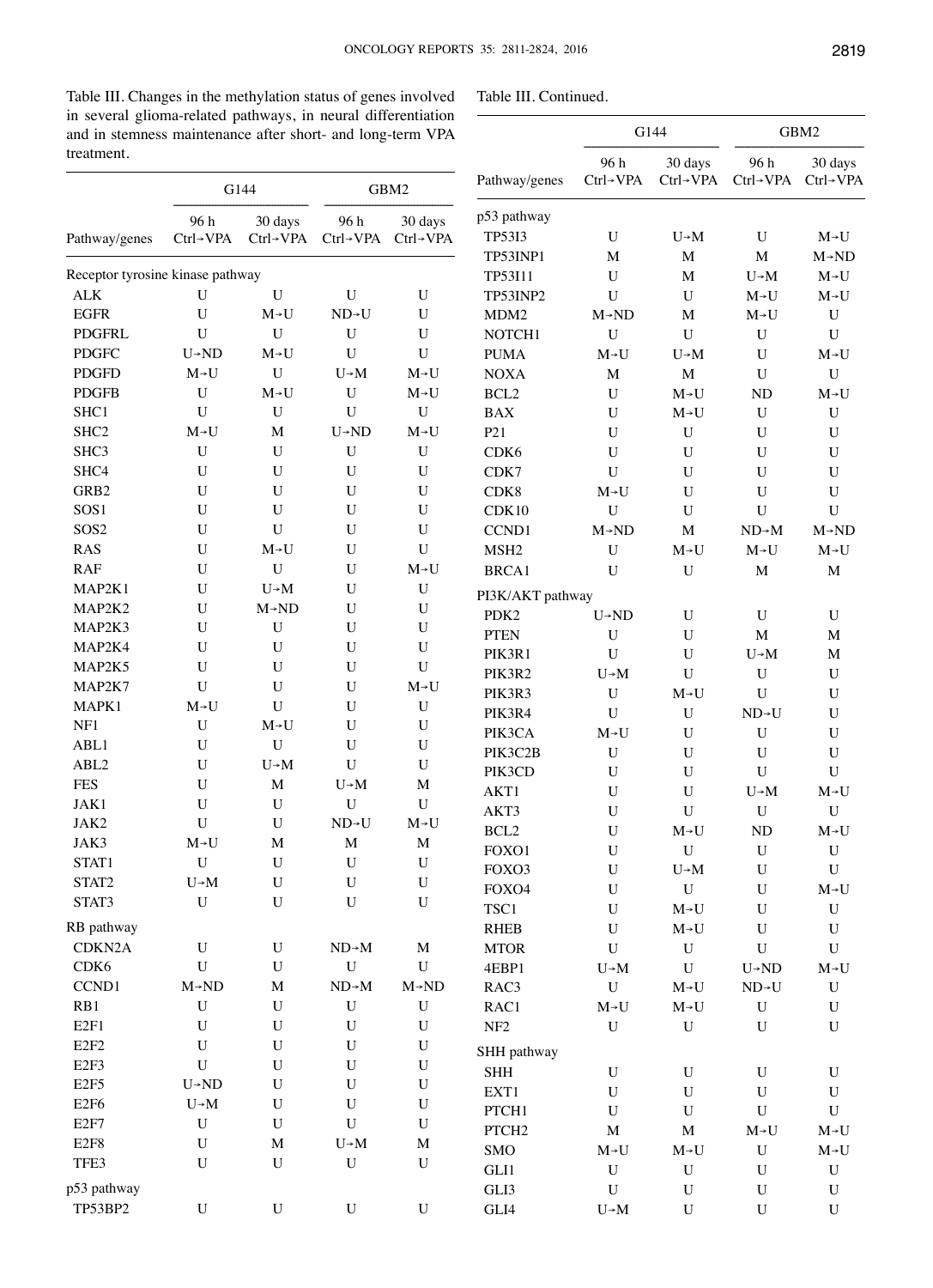Table III. Continued.

Table III. Continued.

|                   |                      | G144                 | GBM2               |                      |  |
|-------------------|----------------------|----------------------|--------------------|----------------------|--|
| Pathway/genes     | 96 h<br>Ctrl→VPA     | 30 days<br>Ctrl→VPA  | 96 h<br>Ctrl→VPA   | 30 days<br>Ctrl→VPA  |  |
| WNT pathway       |                      |                      |                    |                      |  |
| GPC3              | $U \rightarrow ND$   | $M\neg U$            | U                  | U                    |  |
| WNT2B             | $U \rightarrow ND$   | M                    | U                  | $ND \rightarrow U$   |  |
| WNT9A             | M                    | М                    | U                  | U                    |  |
| WNT3A             | M                    | $\mathbf M$          | $U \rightarrow M$  | M                    |  |
| WNT6              | $M\nightharpoonup U$ | $M\nightharpoonup U$ | $\mathbf U$        | $M\nightharpoonup U$ |  |
| WNT10A            | $M\nightharpoonup U$ | M                    | $U \rightarrow M$  | M                    |  |
| WNT7A             | U                    | U                    | U                  | U                    |  |
| WNT5A             | U                    | U                    | U                  | U                    |  |
| WNT <sub>2</sub>  | U                    | $M\nightharpoonup U$ | U                  | $M\nightharpoonup U$ |  |
| WNT11             | $M\neg U$            | $M\nightharpoonup U$ | U                  |                      |  |
| WNT3              | M                    | M                    | M                  | $M \rightarrow ND$   |  |
| WNT9B             | $\mathbf{M}$         | $M\nightharpoonup U$ | U                  | $\mathbf U$          |  |
| FZD7              | U                    | $M\neg U$            | U                  | U                    |  |
| FZD5              | U                    | U                    | U                  | U                    |  |
| FZD9              | U                    | $M\neg U$            | М                  | M                    |  |
| FZD1              | U                    | U                    | U                  | U                    |  |
| FZD <sub>6</sub>  | U                    | $M\nightharpoonup U$ | $ND \rightarrow M$ | M                    |  |
| FZD <sub>8</sub>  | U                    | U                    | U                  | U                    |  |
| FZD4              | U                    | $ND \rightarrow M$   | $U \rightarrow M$  | $M \rightarrow ND$   |  |
| FZD10             | M                    | M                    | M                  | M                    |  |
| FZD <sub>2</sub>  | U                    | U                    | $M\neg U$          | $M\neg U$            |  |
| LRP6              | U                    | U                    | U                  | U                    |  |
| $GSK3\beta$       | U                    | U                    | U                  | U                    |  |
| $\beta$ -catenin  | $M\nightharpoonup U$ | $ND \rightarrow U$   | U                  | U                    |  |
| APC <sub>2</sub>  | $M\neg U$            | $M\nightharpoonup U$ | <b>ND</b>          | $M\nightharpoonup U$ |  |
| AXIN1             | $\mathbf M$          | $\mathbf{M}$         | M                  | M                    |  |
| AXIN2             | U                    | U                    | U                  | $\mathbf U$          |  |
| CDH <sub>1</sub>  | U                    | M                    | M                  | $M \rightarrow ND$   |  |
| $\alpha$ -catenin | U                    | $ND \rightarrow M$   | U                  | $M\neg U$            |  |
| <b>ACTB</b>       | U                    | U                    | U                  | U                    |  |
| ACTG1             | $\overline{M}$       | M                    | $ND \rightarrow U$ | U                    |  |
| ACTA1             | $M\neg U$            | M                    | U                  | $M\neg U$            |  |
| TCF7              | M                    | M                    | M                  | $\mathbf M$          |  |
| TCF12             | M                    | $\mathbf M$          | M                  | $\mathbf M$          |  |
| TCF25             | $M\nightharpoonup U$ | $M\nightharpoonup U$ | U                  | $M\neg U$            |  |
| TCF4              | U                    | $\mathbf U$          | U                  | U                    |  |
| TCF15             | U                    | M                    | U                  | $M\neg U$            |  |
| C-MYC             | U                    | $\mathbf U$          | U                  | $\mathbf U$          |  |
| BMP4              | U                    | M                    | $U \rightarrow M$  | $M\neg U$            |  |
| BMP/TGFβ pathway  |                      |                      |                    |                      |  |
| BMP <sub>2</sub>  | U                    | U                    | U                  | U                    |  |
| BMP3              | U                    | M                    | U                  | $M\neg U$            |  |
| BMP4              | $\mathbf U$          | M                    | $U \rightarrow M$  | $M\neg U$            |  |
| BMP <sub>6</sub>  | $U \rightarrow ND$   | $\mathbf U$          | U                  | U                    |  |
| BMP7              | $M\neg U$            | $M\neg U$            | $ND \rightarrow M$ | $M \rightarrow ND$   |  |
| BMP8A             | M                    | M                    | M                  | $M \rightarrow ND$   |  |
| BMP8B             | $M\neg U$            | M                    | $ND \rightarrow U$ | $M\neg U$            |  |
| $TGF\beta1$       | M                    | M                    | $U \rightarrow M$  | $M \rightarrow ND$   |  |
| TGF <sub>B2</sub> | M                    | $M\neg U$            | U                  | ${\bf U}$            |  |
| TGFβR1            | U                    | $M\neg U$            | $ND \rightarrow U$ | $M\neg U$            |  |
|                   |                      |                      |                    |                      |  |

|                        |                    | G144                              |                                | GBM2                              |
|------------------------|--------------------|-----------------------------------|--------------------------------|-----------------------------------|
| Pathway/genes          | 96 h<br>Ctrl→VPA   | 30 days<br>$Ctrl \rightarrow VPA$ | 96 h<br>$Ctrl \rightarrow VPA$ | 30 days<br>$Ctrl \rightarrow VPA$ |
| BMP/TGFβ pathway       |                    |                                   |                                |                                   |
| TGF <sub>BR2</sub>     | U                  | U                                 | $M\neg U$                      | U                                 |
| SMAD <sub>2</sub>      | U                  | U                                 | U                              | $M \rightarrow U$                 |
| SMAD3                  | U                  | U                                 | U                              | U                                 |
| SMAD4                  | U                  | U                                 | U                              | U                                 |
| <b>RUNX1</b>           | $M\neg U$          | U                                 | $U \rightarrow M$              | $M\neg U$                         |
| MEN1                   | $U \rightarrow M$  | М                                 | $U \rightarrow M$              | U                                 |
| Neural differentiation |                    |                                   |                                |                                   |
| <b>BMPR1B</b>          | U                  | U                                 | $U \rightarrow M$              | U                                 |
| TUBB3                  | U                  | U                                 | U                              | U                                 |
| MAP <sub>2</sub>       | М                  | U                                 | $U \rightarrow M$              | U                                 |
| OLIG1                  | U                  | $M\neg U$                         | U                              | U                                 |
| OLIG2                  | $M\neg U$          | M                                 | М                              | M                                 |
| OLIG3                  | $M \rightarrow ND$ | M                                 | M                              | $M\neg U$                         |
| Stemness maintenance   |                    |                                   |                                |                                   |
| OCT4                   | M                  | M                                 | M→U                            | M                                 |
| NOTCH <sub>1</sub>     | U                  | U                                 | $U \rightarrow M$              | U                                 |
| CD44                   | U                  | $ND - U$                          | $U \rightarrow M$              | $ND - U$                          |
| PROM1                  | U                  | U                                 | $U \rightarrow M$              | U                                 |
| <b>NES</b>             | U                  | U                                 | U                              | $M\neg U$                         |
| <b>MGMT</b>            | M                  | M                                 | $U \rightarrow M$              | U                                 |

U, unmethylated gene promoter; M, methylated gene promoter; ND, undetermined methylation status of the gene promoter.

Table IV. Cooperative index (CI) of VPA + TMZ combined treatments (MTT assay).

|                   |      |        | VPA 2 mM |       |
|-------------------|------|--------|----------|-------|
| Cooperative index | GBM2 | G144   | G166     | GBM04 |
| TMZ 50 $\mu$ M    | 1.33 | 1.35   | 1.25     | 1.33  |
| TMZ 100 $\mu$ M   | 1.31 | 2.01   | 1.22.    | 1.37  |
| TMZ 200 $\mu$ M   | 1.50 | 2.21   | 1.43     | 1.54  |
| TMZ 400 $\mu$ M   | 1.71 | 445.80 | 1.90     | 1.51  |

CI values <1 indicate a synergistic effect; CI values =1 indicate an additive effect, while CI values >1 indicate an antagonistic effect. VPA, valproic acid; TMZ, temozolomide.

Considering the heterogeneity of GBM, we extended this analysis to two additional cell lines (GBM04 and G166). In both lines, all drug combinations displayed a statistically significant reduction in cell viability compared to the single treatments (except for VPA plus 200  $\mu$ M TMZ in the G166 cell line), but the CI values clearly indicated that there was no synergism between the two drugs (CI>1; Table IV).

Moreover, we analyzed the percentages of live and dead cells by trypan blue dye-exclusion assay in the GBM2 and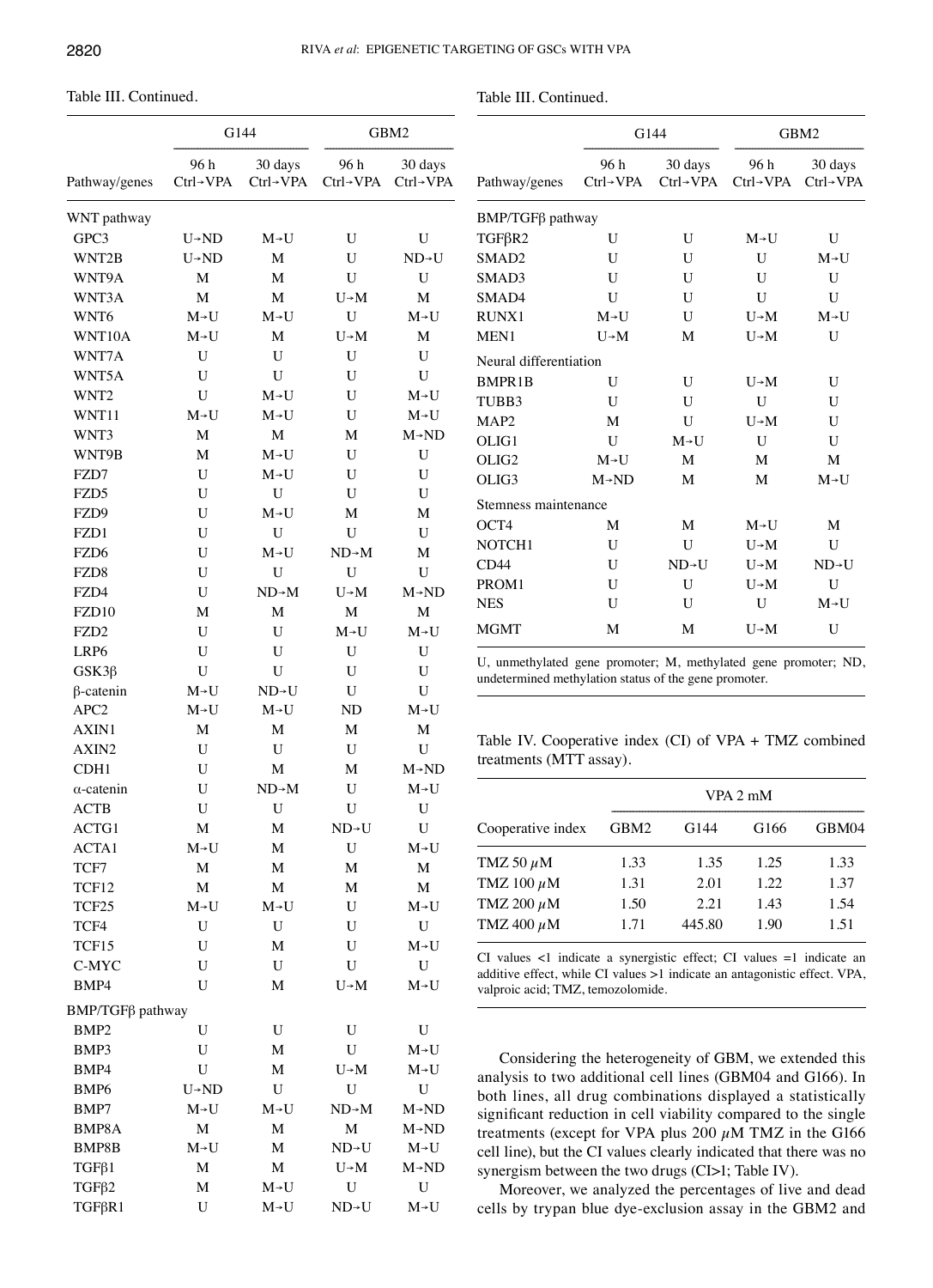

Figure 5. (A) Valproic acid (VPA) sensitivity in VPA pretreated and 'naïve' glioma stem cells (GSCs). (B) GSC viability after VPA or temozolomide (TMZ) single treatments and TMZ + VPA combined treatments. (C) Percentage of trypan blue-negative cells after VPA, TMZ and VPA + TMZ treatments compared to the untreated sample. (t-test: \*P<0.05 in untreated vs. treated cells; \*P<0.05 in TMZ vs. VPA + TMZ; \*P<0.05 in VPA vs. VPA + TMZ).

G144 cell lines treated with only VPA or TMZ, and VPA plus TMZ. The percentage of live GBM2 cells after the combined treatments was slightly reduced with respect to the single treatments and the differences were not statistically significant. With regard to the percentage of live G144 cells after the combined treatments, we observed a weak decrease only in the 2 mM VPA plus 50  $\mu$ M TMZ combination compared to the control culture and single treatments (13.4%) (Fig. 5C).

## **Discussion**

VPA is an approved drug for the treatment of epileptic seizures, and is effective for bipolar disorders and migraine. VPA is also an HDACi (34,35) that has shown potent antitumor effects *in vitro* and *in vivo* in a variety of cancers, including GBM (36,37). This drug is a chromatin remodeling agent, consequently able to strongly modify gene expression (38-40),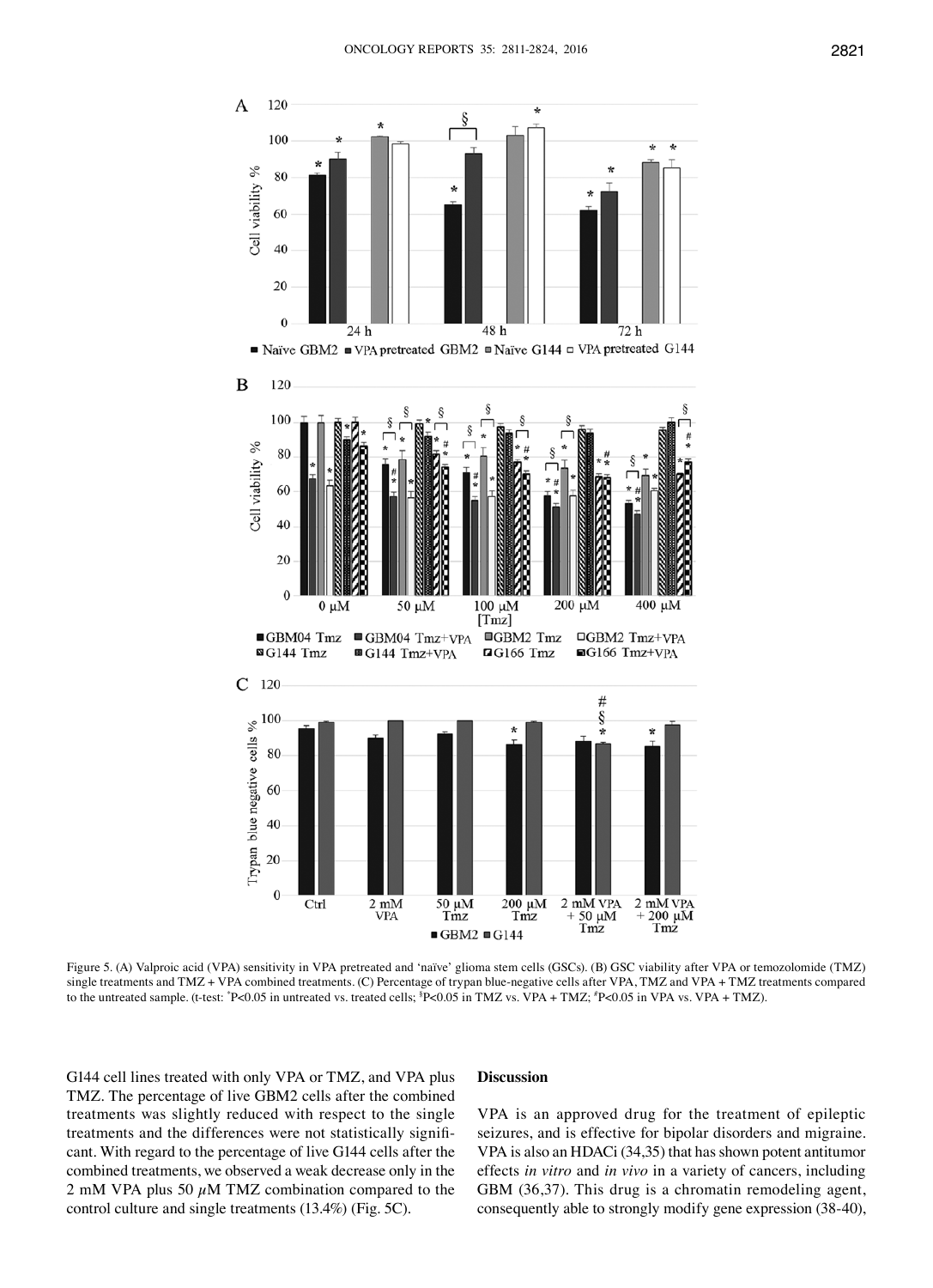inducing cancer cell differentiation, apoptosis and growth arrest. We previously demonstrated that short-term VPA treatment is able to modulate the cancer stem-like properties of GSCs by its pro-differentiating ability, overcoming their perpetual stem cell state. In particular, VPA induced a sort of initial differentiation process and a sharp growth arrest (25).

The risk of GBM patients to experience epileptic seizures is in the range of 30-50% (41) and the majority are treated with VPA (42-44). For this reason, it is interesting to evaluate *in vitro* the potential effects of long-term VPA administration on GSCs, in order to also consider the application of this drug for anticancer purposes.

We firstly investigated the effects of long-term VPA treatment on cell morphology. As expected, the VPA prodifferentiating power was more marked after long-term treatment, with respect to short-term administration. Five out of seven GSC lines showed consistent morphological changes after 14 and 30 days (from rolling spheres to attached star-shaped cells with neurite-like structures), while in the G166 and GBM7 cell lines a cytotoxic effect or apoptosis prevailed following terminal differentiation. Overall, these results demonstrated that VPA induced several morphological variations, as previously described in other tumors (45): we speculated that the HDAC inhibitory action of VPA could trigger reactivation of genes involved in differentiation, usually silenced in cancer stem cells (12,13). In fact, for example, after 30 days of treatment, we identified a potentially reactivating methylation change of OLIG1 and OLIG3 promoters, which are involved in oligodendrocyte and neuronal differentiation (46,47), from the methylated to the unmethylated status in G144 and GBM2 cells, respectively (Table III).

The expression analysis of stemness and differentiation markers highlighted the variability of VPA pro-differentiating ability among the GSC lines; this issue is representative of GBM heterogeneity. In our previous study, the immunofluorescence analysis, performed after 2 mM VPA for 72 h, revealed the co-expression of stemness and differentiation markers(25). Therefore, in the present study, we investigated the expression of such markers after 14 and 30 days of treatment to verify the real capability of GSCs to terminally differentiate in the consequence of a long pro-differentiating stimulus. In particular, the G144 and GBM04 cell lines after 30 days expressed only one differentiation marker, GFAP or MBP respectively, suggesting peculiar differentiation behaviors towards the astrocytic and oligodendrocytic lineages. Conversely, the G166 cell line had a particular response; after 14 days it showed a high percentage of cells positive for the differentiation markers, while after 30 days, these cells did not express any one marker. We thus speculated that the G166 cell line is subjected to a transdifferentiation process (48). The analysis also revealed that 3 out of 6 cell lines maintained the co-expression of stemness and differentiation markers (GBM2, G179 and GliNS2), suggesting an impairment of any gene involved in the regulation of differentiation. Alternatively, resistance mechanisms to VPA may arise in these cell lines and VPA-resistant cells selectively grow during drug treatment (49,50).

In the second instance, we analyzed the DNA methylation profiles of the GBM2 and G144 cell lines after 96 h and 30 days of VPA treatment to study and compare the epigenetic impacts of the two pharmacological regimens. Specifically, we selected two cell lines showing deep differences in VPA responsiveness in order to verify whether these features were consequent to a drug-specific activity on chromatin remodeling. Overall, VPA strongly modified the DNA methylation pattern of these cell lines. Our data confirmed the described VPA property to modify the methyloma (51,52); it determines not only alterations in histone acetylation, but also, indirectly, changes in DNA methylation.

After 96 h of VPA treatment, the percentages of genes that modified their methylation status in the two cell lines could directly reflect their initial VPA sensitivity: we observed that 28.47% of genes had an altered methylation status in the GBM2 cell line, which is VPA sensitive, while few genes (17.48%) were altered in the G144 cells, a resistant cell line. Furthermore, the different VPA susceptibilities of the two cell lines were also evidenced by the different trends in the methylation change after short-term treatment. In fact, in GBM2 cells, a high percentage of genes switched from an unmethylated to a methylated status (23.27%), while the majority of 'modified' genes moved in the opposite direction compared with the G144 cells (11.82%). The latter also maintained this issue after the long-term regimen. In contrast, the GBM2 modifying trend was completely revolutionized and became similar to the G144 behavior. The long-term exposure probably promotes in the GBM2 cell line the acquisition of resistance and the clonal expansion of resistant cells. This hypothesis was confirmed by the MTT assay in the GBMS cells folloiwng a 30-day VPA pretreatment, which showed a reduced sensitivity to 2 mM VPA compared to the naïve cells.

Moreover, we observed by means of GO analysis that the '*development and differentiation*' and '*neural differentiation and nervous system process*' functional categories were the most represented ones, together with '*metabolism*', after VPA treatments in both cell lines. These data further confirmed the VPA pro-differentiating ability on the GSC lines.

Nevertheless, it is important to explore the function and the role of genes influenced by these changes in regards to the methylation status after VPA treatment. Thus, we decided to investigate the methylation status of genes involved in critical signaling pathways important in GBM, such as MGMT, before and after short- and long-term treatments. MGMT promoter methylation is currently considered a predictive biomarker for the responsiveness to chemotherapy with alkylating agents such as TMZ; it is associated with an increased survival of GBM patients treated with TMZ (33,53). In the present study, we found that VPA treatment for 96 h induced a methylation shift in the MGMT promoter only in the GBM2 cell line, from an unmethylated to a methylated status, while the long-term treatment did not modify the status. Conversely, G144 cells did not show any modification of MGMT promoter methylation after both regimens (methylated).

In consequence of these data, we finally verified whether a short-term VPA pretreatment is able to sensitize GSCs to TMZ. Here, we used VPA pretreatment, as a chemo-sensitizer, to augment TMZ sensitivity of the GBM2, G144, GBM04 and G166 cell lines. Unexpectedly, VPA did not produce any relevant increase in the TMZ efficacy in all cell lines in terms of metabolic activity and percentage of live cells. These data clearly indicate that the DNA methylation status of the MGMT promoter and its epigenetic switch induced by VPA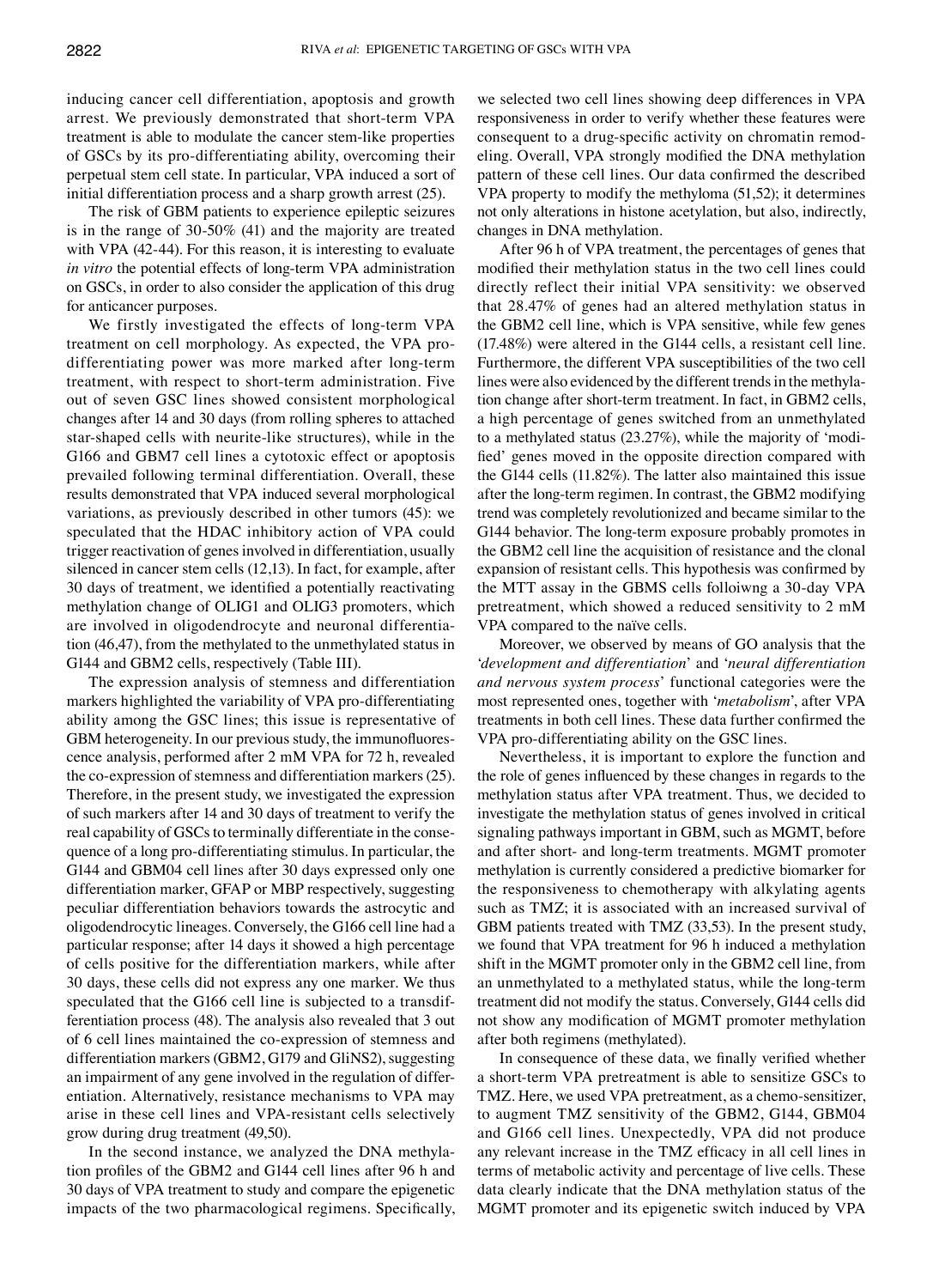are not the only determinant factors to predict and induce TMZ chemosensitivity of GSCs. A complex and extensive chemo-resistance landscape characterizes these cancer cells and other molecular mechanisms, such as the overexpression of p-glycoprotein (54), are involved in TMZ resistance (55-58).

The development of new therapeutic approaches that selectively target GSCs is mandatory to defeat GBM. Specifically, differentiation-inducing therapies are promising treatments to affect GSC self-renewal ability. Furthermore, restoring the physiological epigenetic pattern could be a useful strategy to fight GBM chemoresistance, yet it is unable to be the unique and definitive resolution to overcome this devastating feature. Short-term VPA treatment could combine in a single pharmacological regimen both of these two therapeutic strategies. Unfortunately, long-term VPA treatment induced the development of a resistant phenotype and, although the therapeutic properties and side effects of VPA are known since the 1970s, the question of whether a long-term antineoplastic treatment with this drug may be harmful for patients has never been exhaustively answered (59).

However, the overall data obtained warrant further investigation into the VPA effects on this fatal tumor in order to benefit patient prognosis. Additional *in vitro* and *in vivo* studies are necessary to clarify various key aspects of this pharmacological approach.

## **Acknowledgements**

The authors gratefully acknowledge Professor Austin Smith (University of Cambridge, Cambridge, UK), ISE (Integrated Systems Engineering) and Dr Antonio Daga (IRCCS-AOU San Martino-IST, Genova, Italy) for kindly providing us with the cell lines used in this study. This study was supported by FAR 2011 n.12-1-62 and n.12-155 from the University of Milano-Bicocca (to L.D. and A.B., respectively) and by FIRB project from the Ministry of University and Scientific Research (to M.L.).

#### **References**

- 1. Louis DN, Ohgaki H, Wiestler OD, Cavenee WK, Burger PC, Jouvet A, Scheithauer BW and Kleihues P: The 2007 WHO classification of tumours of the central nervous system. Acta Neuropathol 114: 97-109, 2007.
- 2. Brandes AA, Franceschi E, Ermani M, Tosoni A, Albani F, Depenni R, Faedi M, Pisanello A, Crisi G, Urbini B, *et al*: Pattern of care and effectiveness of treatment for glioblastoma patients in the real world: Results from a prospective population-based registry. Could survival differ in a high-volume center? Neurooncol Pract 1: 166-171, 2014.
- 3. Nduom EK, Hadjipanayis CG and Van Meir EG: Glioblastoma cancer stem-like cells: Implications for pathogenesis and treatment. Cancer J 18: 100-106, 2012.
- 4. Sottoriva A, Spiteri I, Piccirillo SG, Touloumis A, Collins VP, Marioni JC, Curtis C, Watts C and Tavaré S: Intratumor heterogeneity in human glioblastoma reflects cancer evolutionary dynamics. Proc Natl Acad Sci USA 110: 4009-4014, 2013.
- 5. Piccirillo SG, Combi R, Cajola L, Patrizi A, Redaelli S, Bentivegna A, Baronchelli S, Maira G, Pollo B, Mangiola A, *et al*: Distinct pools of cancer stem-like cells coexist within human glioblastomas and display different tumorigenicity and independent genomic evolution. Oncogene 28: 1807-1811, 2009.
- 6. Esteller M: Epigenetics in cancer. N Engl J Med 358: 1148-1159, 2008.
- 7. Hatziapostolou M and Iliopoulos D: Epigenetic aberrations during oncogenesis. Cell Mol Life Sci 68: 1681-1702, 2011.
- 8. Nagarajan RP and Costello JF: Molecular epigenetics and genetics in neuro-oncology. Neurotherapeutics 6: 436-446, 2009.
- 9. Khan O and La Thangue NB: HDAC inhibitors in cancer biology: Emerging mechanisms and clinical applications. Immunol Cell Biol 90: 85-94, 2012.
- 10. Song SH, Han SW and Bang YJ: Epigenetic-based therapies in cancer: Progress to date. Drugs 71: 2391-2403, 2011.
- 11. Cinatl J Jr, Cinatl J, Scholz M, Driever PH, Henrich D, Kabickova H, Vogel JU, Doerr HW and Kornhuber B: Antitumor activity of sodium valproate in cultures of human neuroblastoma cells. Anticancer Drugs 7: 766-773, 1996.
- 12. Blaheta RA, Michaelis M, Driever PH and Cinatl J Jr: Evolving anticancer drug valproic acid: Insights into the mechanism and clinical studies. Med Res Rev 25: 383-397, 2005.
- 13. Van Lint C, Emiliani S and Verdin E: The expression of a small fraction of cellular genes is changed in response to histone hyperacetylation. Gene Expr 5: 245-253, 1996.
- 14. Chateauvieux S, Morceau F, Dicato M and Diederich M: Molecular and therapeutic potential and toxicity of valproic acid. J Biomed Biotechnol 2010: 479364, 2010.
- 15. Bacon CL, O'Driscoll E and Regan CM: Valproic acid suppresses G1 phase-dependent sialylation of a 65 kDa glycoprotein in the C6 glioma cell cycle. Int J Dev Neurosci 15: 777-784, 1997.
- 16. Knüpfer MM, Hernáiz-Driever P, Poppenborg H, Wolff JE and Cinatl J: Valproic acid inhibits proliferation and changes expression of CD44 and CD56 of malignant glioma cells in vitro. Anticancer Res 18: 3585-3589, 1998.
- 17. Chavez-Blanco A, Perez-Plasencia C, Perez-Cardenas E, Carrasco-Legleu C, Rangel-Lopez E, Segura-Pacheco B, Taja-Chayeb L, Trejo-Becerril C, Gonzalez-Fierro A, Candelaria M, *et al*: Antineoplastic effects of the DNA methylation inhibitor hydralazine and the histone deacetylase inhibitor valproic acid in cancer cell lines. Cancer Cell Int 6: 2, 2006.
- 18. Das CM, Aguilera D, Vasquez H, Prasad P, Zhang M, Wolff JE and Gopalakrishnan V: Valproic acid induces p21 and topoisomerase-II (alpha/beta) expression and synergistically enhances etoposide cytotoxicity in human glioblastoma cell lines. J Neurooncol 85: 159-170, 2007.
- 19. Van Nifterik KA, Van den Berg J, Slotman BJ, Lafleur MV, Sminia P and Stalpers LJ: Valproic acid sensitizes human glioma cells for temozolomide and γ-radiation. J Neurooncol 107: 61-67, 2012.
- 20. Ryu CH, Yoon WS, Park KY, Kim SM, Lim JY, Woo JS, Jeong CH, Hou Y and Jeun SS: Valproic acid downregulates the expression of MGMT and sensitizes temozolomide-resistant glioma cells. J Biomed Biotechnol 2012: 987495, 2012.
- 21. Chen CH, Chang YJ, Ku MS, Chung KT and Yang JT: Enhancement of temozolomide-induced apoptosis by valproic acid in human glioma cell lines through redox regulation. J Mol Med Berl 89: 303-315, 2011.
- 22. Pollard SM, Yoshikawa K, Clarke ID, Danovi D, Stricker S, Russell R, Bayani J, Head R, Lee M, Bernstein M, *et al*: Glioma stem cell lines expanded in adherent culture have tumor-specific phenotypes and are suitable for chemical and genetic screens. Cell Stem Cell 4: 568-580, 2009.
- 23. Griffero F, Daga A, Marubbi D, Capra MC, Melotti A, Pattarozzi A, Gatti M, Bajetto A, Porcile C, Barbieri F, *et al*: Different response of human glioma tumor-initiating cells to epidermal growth factor receptor kinase inhibitors. J Biol Chem 284: 7138-7148, 2009.
- 24. Baronchelli S, Bentivegna A, Redaelli S, Riva G, Butta V, Paoletta L, Isimbaldi G, Miozzo M, Tabano S, Daga A, *et al*: Delineating the cytogenomic and epigenomic landscapes of glioma stem cell lines. PLoS One 8: e57462, 2013.
- 25. Riva G, Baronchelli S, Paoletta L, Butta V, Biunno I, Lavitrano M, Dalprà L and Bentivegna A: In vitro anticancer drug test: A new method emerges from the model of glioma stem cells. Toxicol Rep 1: 188-199, 2014.
- 26. Aouali N, Palissot V, El-Khoury V, Moussay E, Janji B, Pierson S, Brons NH, Kellner L, Bosseler M, Van Moer K, *et al*: Peroxisome proliferator-activated receptor gamma agonists potentiate the cytotoxic effect of valproic acid in multiple myeloma cells. Br J Haematol 147: 662-671, 2009.
- 27. Straussman R, Nejman D, Roberts D, Steinfeld I, Blum B, Benvenisty N, Simon I, Yakhini Z and Cedar H: Developmental programming of CpG island methylation profiles in the human genome. Nat Struct Mol Biol 16: 564-571, 2009.
- 28. Beissbarth T and Speed TP: GOstat: Find statistically overrepresented Gene Ontologies within a group of genes. Bioinformatics 20: 1464-1465, 2004.